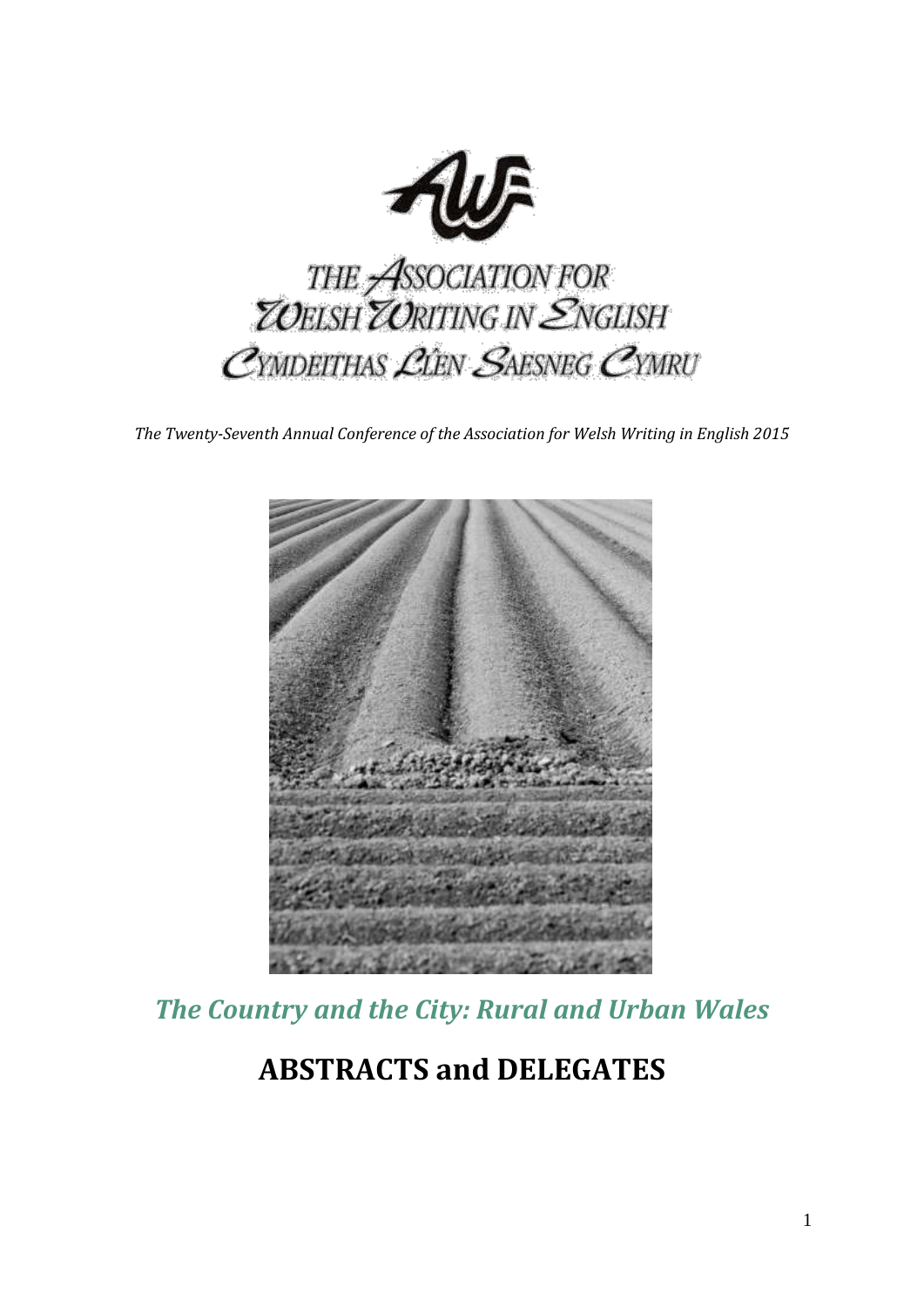#### **Keynote/Special Panel Speakers**

**Professor Helen Fulton (University of Bristol)** is Professor of Medieval Literature at the University of Bristol. Her work crosses the border between English and Welsh literary studies, focusing on the politics and cultural production of Wales and England in the Middle Ages. She has published extensively on literary representations of urban culture, most recently in her edited collection, Urban Culture in Medieval Wales (Cardiff, 2012).

**'Arthur in Caerleon: Remembering a Roman City in the Literature of Wales'**

It was Geoffrey of Monmouth who first associated King Arthur with the Welsh city of Caerleon-on-Usk, deliberately alluding to the Roman heritage of Wales as the basis for Arthur's pre-eminence. As a symbol of Wales's Roman heritage, conveying a link with the classical world and a pre-Saxon identity, the town of Caerleon came to figure in modern Welsh writing as a key literary trope of nationalism. The aim of this paper is to explore the medieval connotations of the town of Caerleon and how these were transferred into the work of modern writers in Wales. From this case study, we can draw broader conclusions about the function of towns and cities as sites of cultural identity and memory.

#### **My People Centenary Panel**

**Dinah Jones**, is an award-winning programme maker. After many years of working for the BBC she established Silin Cyfyngedig, an independent TV & Radio production company. She recently produced 'Caradoc Evans A'i Bobl' for S4C to coincide with the centenary of the publication of Caradoc Evans' controversial collection of short stories, My People. She will be discussing My People with Prof M. Wynn Thomas (Swansea University) and Dr Mary-Ann Constantine (Aberystwyth University).

**Professor Christopher Meredith (University of South Wales)** is a novelist, poet and translator. He was born in Tredegar and lives in Brecon. In 2014 his first novel, Shifts (1988), was shortlisted for the title of 'Greatest Welsh Novel of All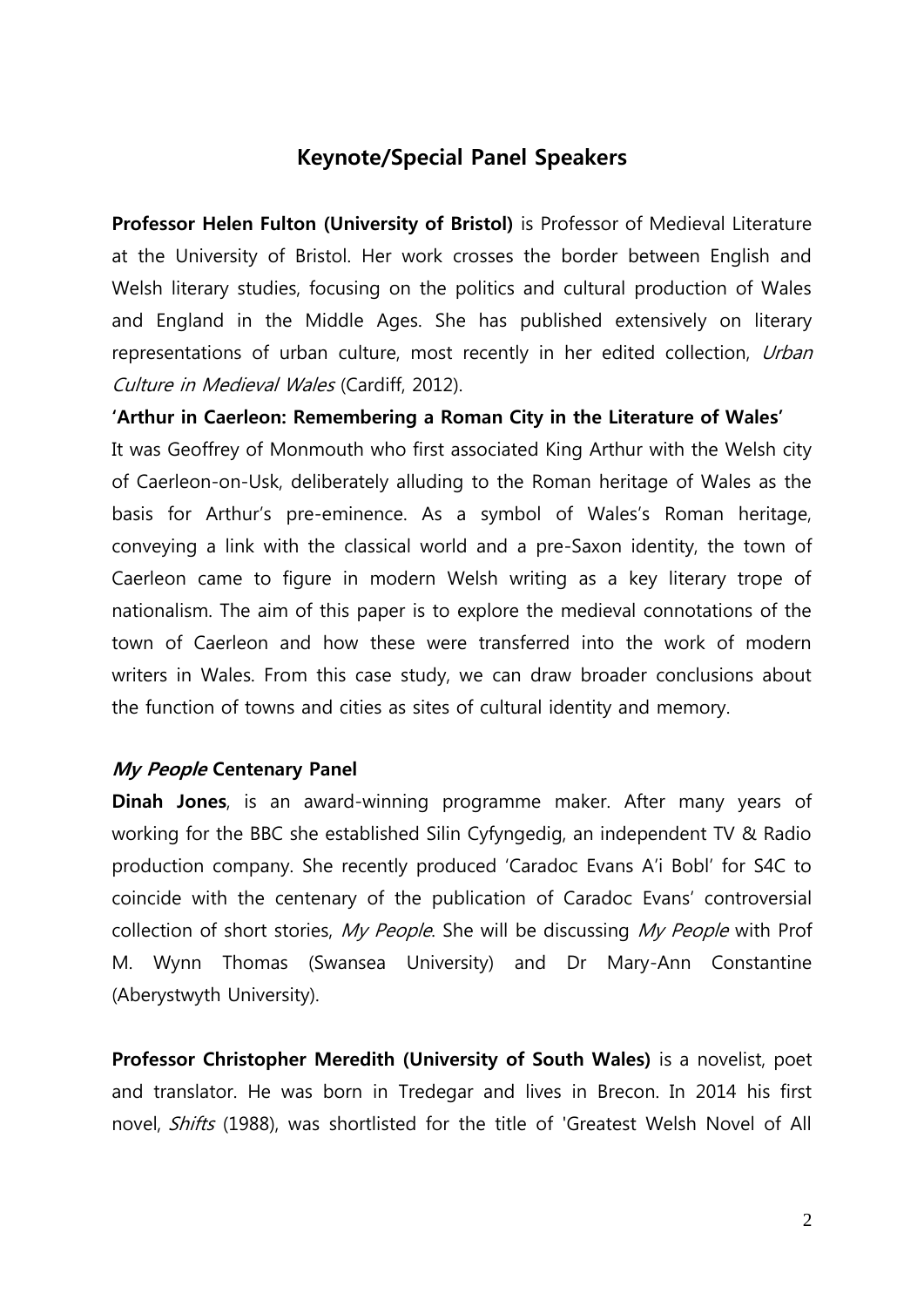Time'. His most recent novel is *The Book of Idiots*. His most recent collection of poems is Air Histories. christophermeredith.webs.com/

#### **'I'r Bur Hoff Bau'**

In this discussion with readings novelist and poet Christopher Meredith will think aloud about conceptions of town, city and country as they figure in his work in both a personal and a wider historical/international context.

**Ed Thomas** is a playwright, director and producer. He is co-creator, co-writer, one of four directors and Executive Producer on Hinterland/ Y Gwyll, the English/Welsh detective drama (S4C, BBC Wales and BBC4). His first play *House of America* (1988) won numerous awards including 10 BAFTA Wales awards. His other plays include Flowers of the Dead Red Sea (1991), East from the Gantry (1993), Song from a Forgotten City (1995), Gas Station Angel (1998) and Stone City Blue (2004).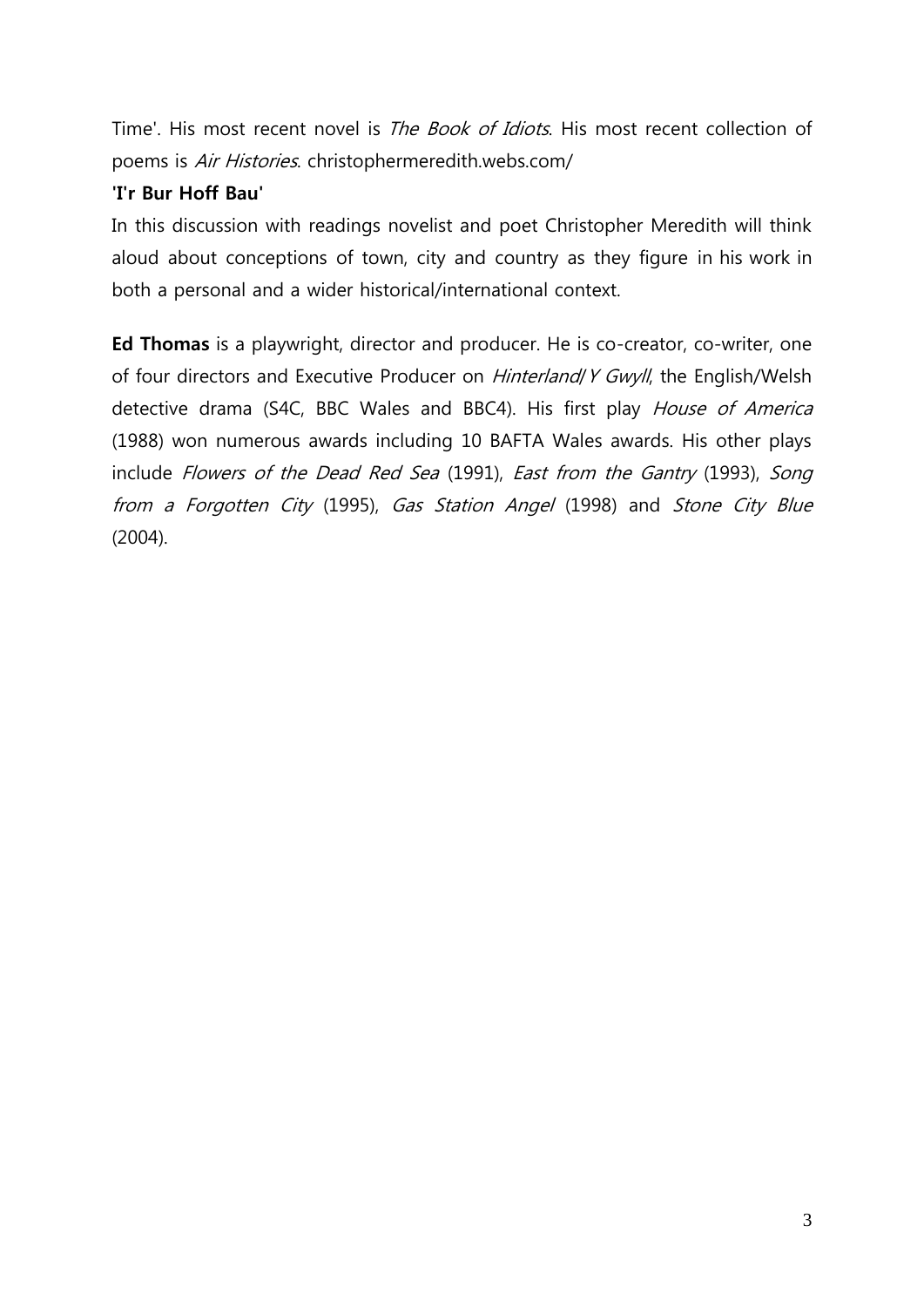#### **ABSTRACTS**

# **Hiraeth and the Pastoral in the Welsh Short Story in English**

Jane Aaron

The Welsh term 'hiraeth' poses translation problems as its closest Englishlanguage equivalent, 'nostalgia', carries negative connotations absent from the Welsh concept. The term 'nostalgia' was coined in the seventeenth century to denote a mental disease affecting soldiers, rendering them unfit for their military duties, and the suggestion of psychological weakness, if not madness, remained in the modern usage. Twenty-first century socio-psychologists have, however, recently redefined nostalgia as 'a repository of positive affect' which 'strengthens social bonds' and 'imbues life with meaning', assuaging 'existential threat' (C. Sedikides, T. Wildschut, J. Arndt, and C. Routledge, 'Nostalgia: Past, Present, and Future', Current Directions in Psychological Science, 17/5, 2008, 306). Sedikides et al suggest that older, more settled cultures, e.g. China or Ethiopia, have always conceived of nostalgia more positively, but it would appear that they have not as yet had their attention drawn to the manner in which the Celtic concept, *hiraeth* (Welsh) or *sireacht* (Gaelic), also supports their findings.

As a contribution to this current debate, this paper explores the use made of 'hiraeth' – both the word itself and the concept – within twentieth-century Welsh short stories in English, citing examples drawn from the writings of Geraint Goodwin, Alun Lewis, Margiad Evans and Ron Berry. In particular, the emphasis in many of these tales on *hiraeth* as associated with the pastoral, or with community values initially nurtured within agrarian economies, will be examined to see what further light it may throw upon the nature and function of nostalgia-minus-itsnegative-connotations, i.e., hiraeth.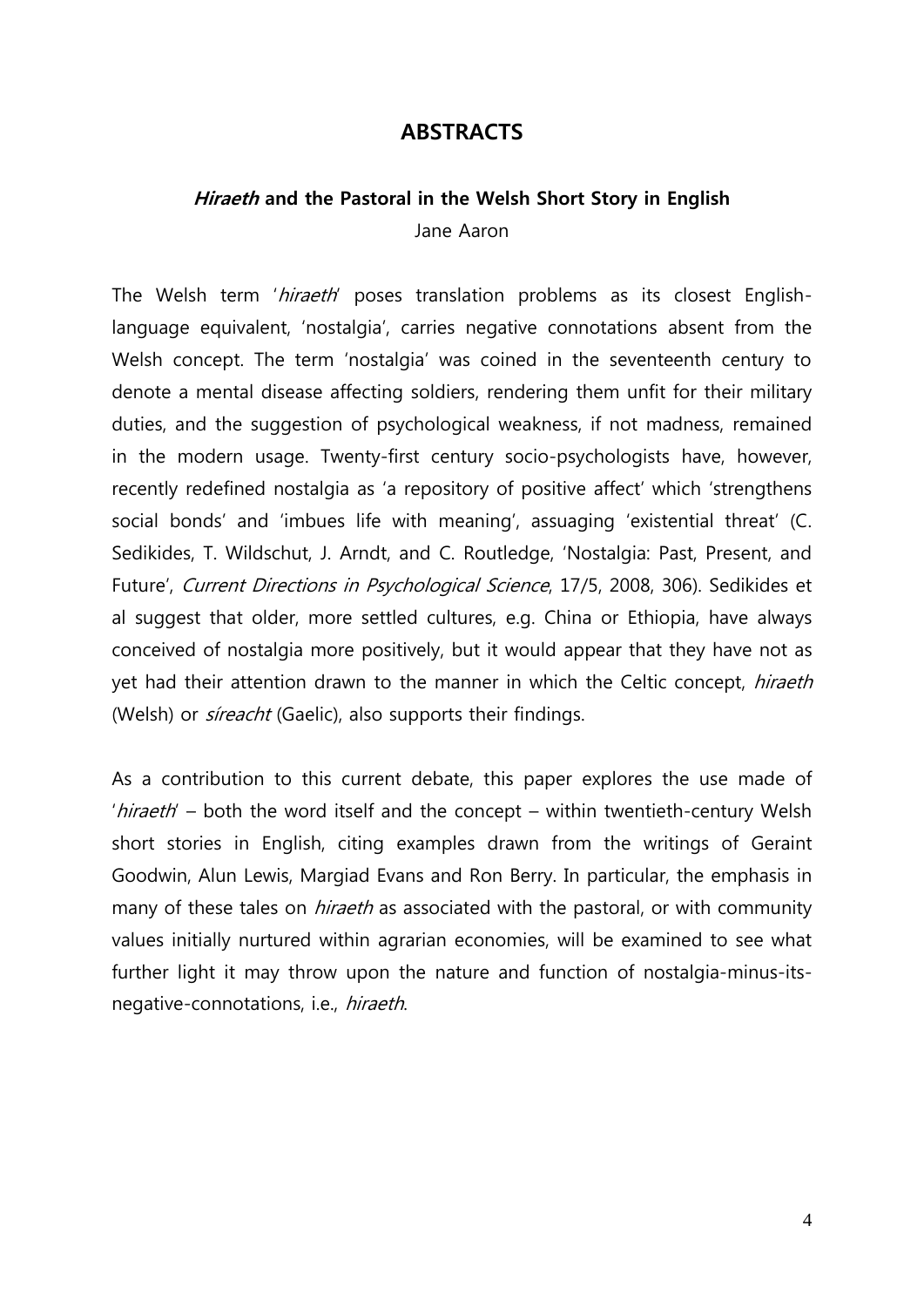## **'Cities come and go like forests': The poetry of Zoë Skoulding** Neal Alexander

This paper explores the imaginative entanglements of country and city in the poetry of Zoë Skoulding. Skoulding's work is distinctive for the way in which it brings the modernist aesthetics of post-war European avant-gardes to bear in representing the rural and coastal landscapes of Wales, her adopted home since 1991.

Characteristically, her poems depict places as radically impure, meshworks of heterogeneous elements that are at once rural and urban, natural and artificial, human and non-human, real and unreal. Moreover, places are themselves conceived as relational entities, formed and reformed ceaselessly by their shifting connections with other places, whether proximate or distant. This aesthetic of open connections often leads Skoulding to experiment with techniques of collage and juxtaposition, bringing different kinds of vocabularies and spatial images into new or disorienting alignment with one another. As a consequence, her restlessly inventive poems unpick the conceptual distinctions we habitually erect between city and country, nature and culture, place and displacement, home and away in search of more flexible ways of knowing and saying our places in the world.

Drawing examples from Skoulding's three most recent collections, The Mirror Trade (2004), Remains of a Future City (2008), and The Museum of Disappearing Sounds (2013), this paper illustrates some of the key features of her poetics of place and situate her work in its wider aesthetic and intellectual contexts.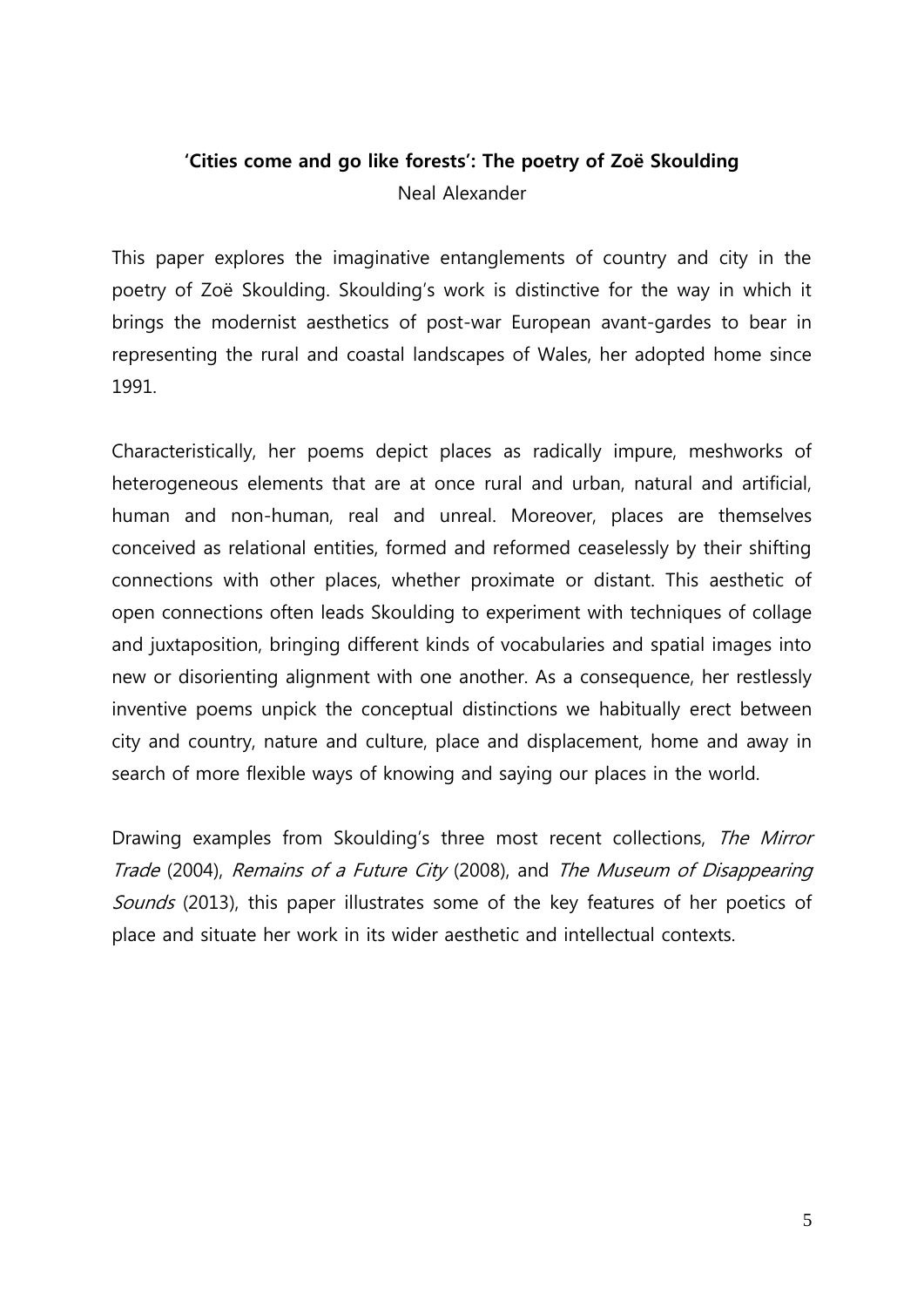#### **'A Kind of Fall': Some Welsh Perspectives from The Country and The City**

#### Malcolm Ballin

'Wales' does not actually appear in the index of my copy of Raymond Williams's The Country and the City but, despite this omission the concepts and the insights that feature throughout Raymond Williams's seminal work are highly relevant to the study of Welsh Writing in English. From the early intuitions drawn from his family's borderliving in the shadow of the Black Mountains to his perception of the power of the myth of transition between rural and city life as amounting to 'a kind of fall' and his eventual linking of the idea of village and urban community to the organised fight for economic and political rights, Williams's book is shot through with lived perceptions that frequently feature as the staple preoccupations of Welsh writers in English.

The paper suggests a re-reading of *The Country and the City*, particularly considering its relevance to Welsh Writing in English. It also touches on the industrial novel, as practised by Williams himself, together with his treatment of colonialism in relation to Wales (discussed by Edward Said in *Culture and Imperialism*). Some of these ideas can be seen being developed in Raymond Williams's early periodical *Politics and* Letters (1947).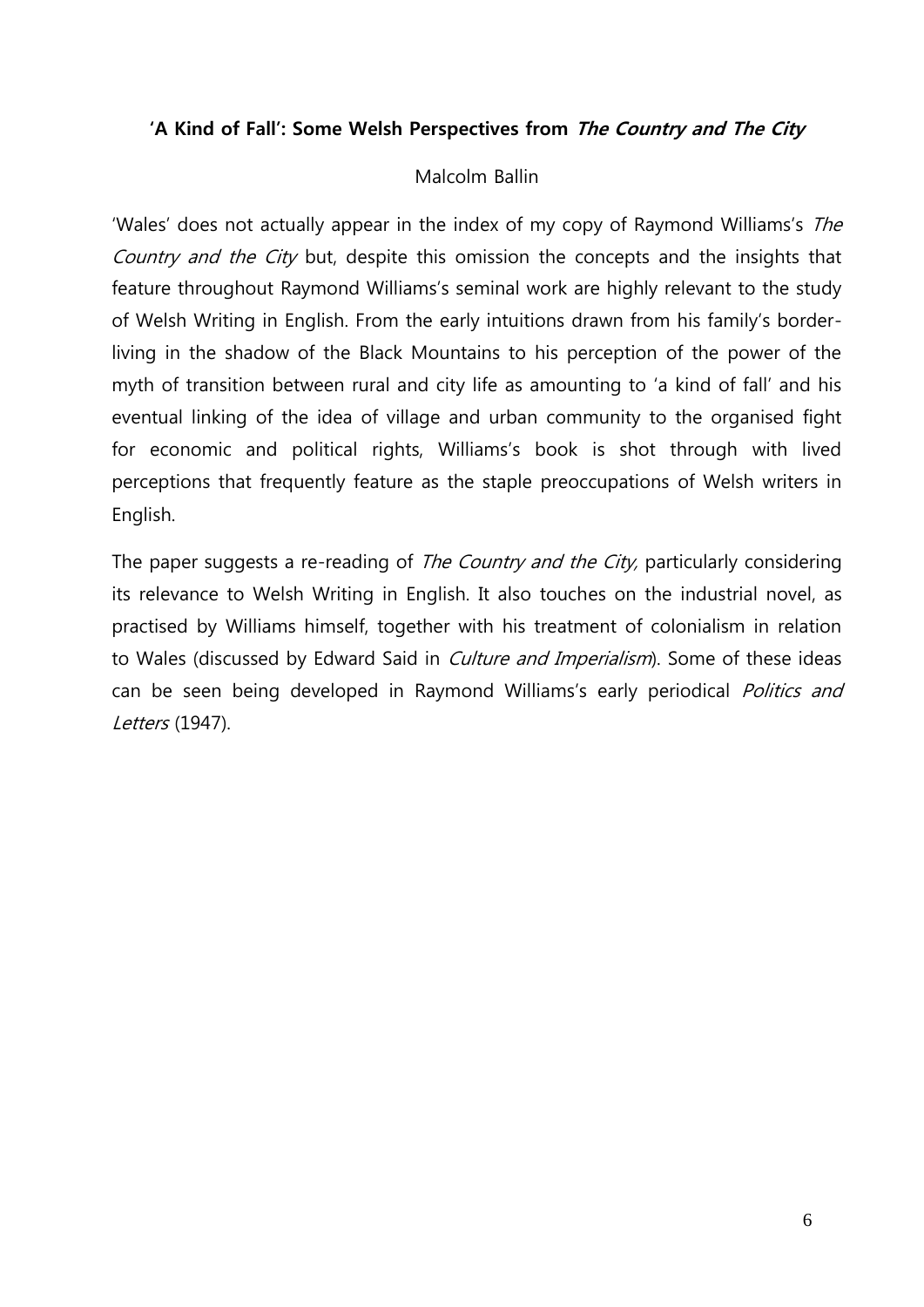#### **Raymond Williams and contemporary realist art practice.**

David Barnes

The imagined identity of Wales bypasses the cultural particularity of regions, communities, and individuals, and often results in representations that use a confusion of language drawn from a complex interplay of histories, memories, and myths. I argue that such forms are implicated in the processes of control and dominance characteristic of a paternalistic colonial experience, and that they are as pervasive as ever in relation to the experience of contemporary, capitalist Wales as they have been in its history.

My long-term art practice is centred around my experience of community in the south Wales valleys and Gwent borderlands, and seeks to respond to the true complexity of the lived experience of individual and society through a mode of realist practice that I characterise as 'dialogical documentary' (Chesher, 2007) - a discursive and reflexive mode of realism, (Bakhtin, 1973) that consciously embraces the concept of 'Structures of feeling' that Raymond Williams developed in throughout his work (Williams, 1961)

In this paper I reflect on the possibilities of contemporary modes of storytelling in response to the valleys and borders (Fraser, 2012) with particular attention to Raymond Williams' ideas on realism, power and nation/ Wales, and his own realist practice, in the form of his defining 'Welsh trilogy' novels (Williams, 1960, 1964, 1979)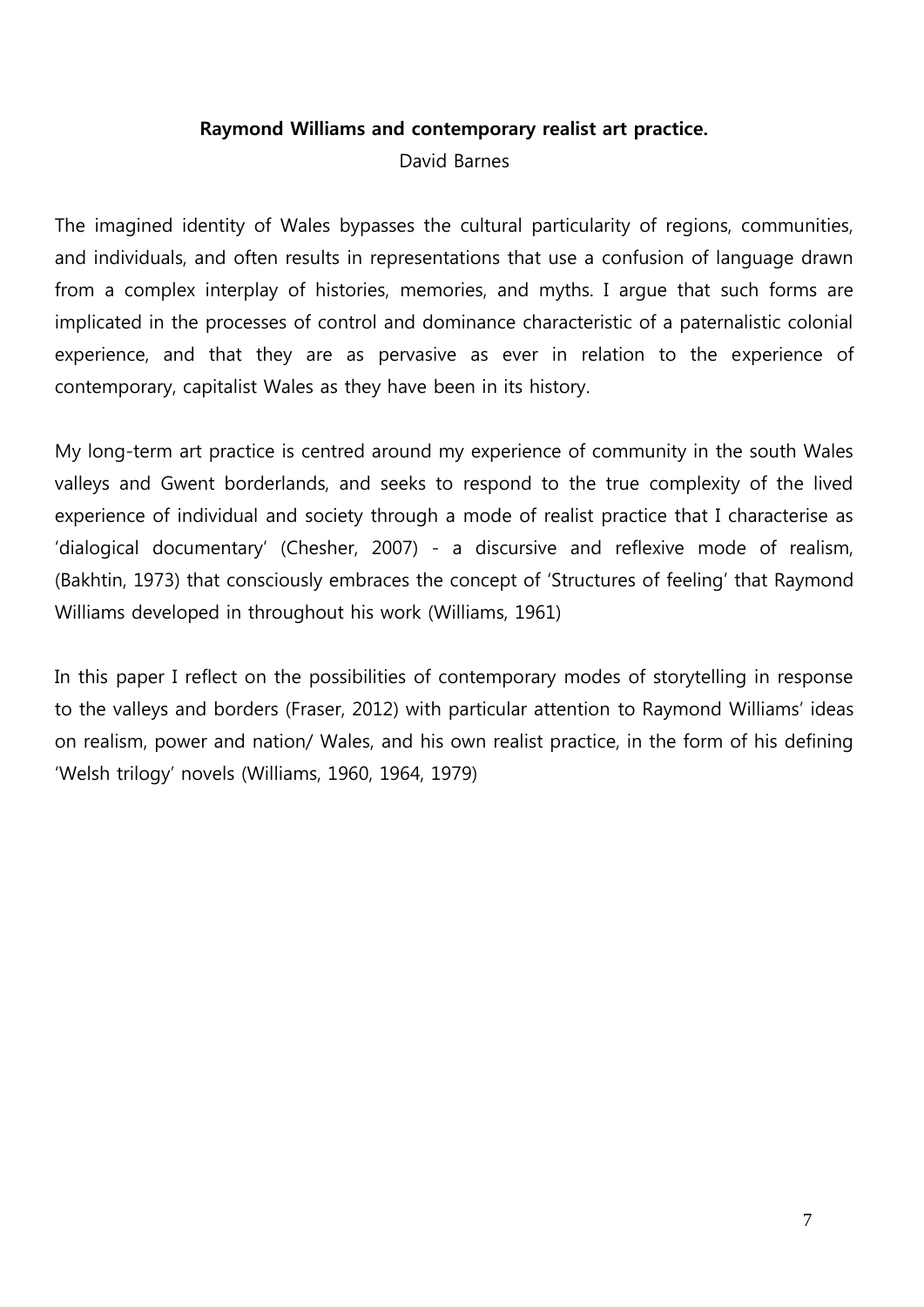## **'The Devil's Grandmother's Jointure': Elisabeth Inglis-Jones' Gothic Wales** Jayne Bowden

Elisabeth Inglis-Jones (1900–1994) was a prolific writer whose novels depicted life in rural Wales, focusing in particular on the problematic roles of the women of the Welsh squirearchy. Her books, now long out of print but generally well received at publication, ranged from historical fiction to biography but all demonstrated a keen interest in the Gothic. Starved Fields (1929) and Aunt Albinia (1948) both draw upon Gothic influence to illustrate the striking, but somewhat foreboding, landscape of Wales and its inhabitants.

The Gothic in both novels is used to explore themes of colonialism in rural Ceredigion, where Inglis-Jones grew up. In Inglis-Jones' work, it is the landscape, great Gothic estates and their inhabitants that form a backdrop that adds a further dark atmosphere to her novels. The mountains are personified as 'impenetrable' (23) lands that surround and conspire to keep one female character a prisoner in the very home where she should instead feel safe. Listless women and children are portrayed as savages and zombies amid grim, desolate landscapes.

This paper explores how Inglis-Jones employs Gothic tropes such as those used by Arthur Machen in texts such as his novel, The Hill of Dreams (1947) not to instil horror in her readers, but to illustrate the relative despair felt by women of the Welsh squirearchy who were trapped in a system which kept them prisoner in a land they could never inherit.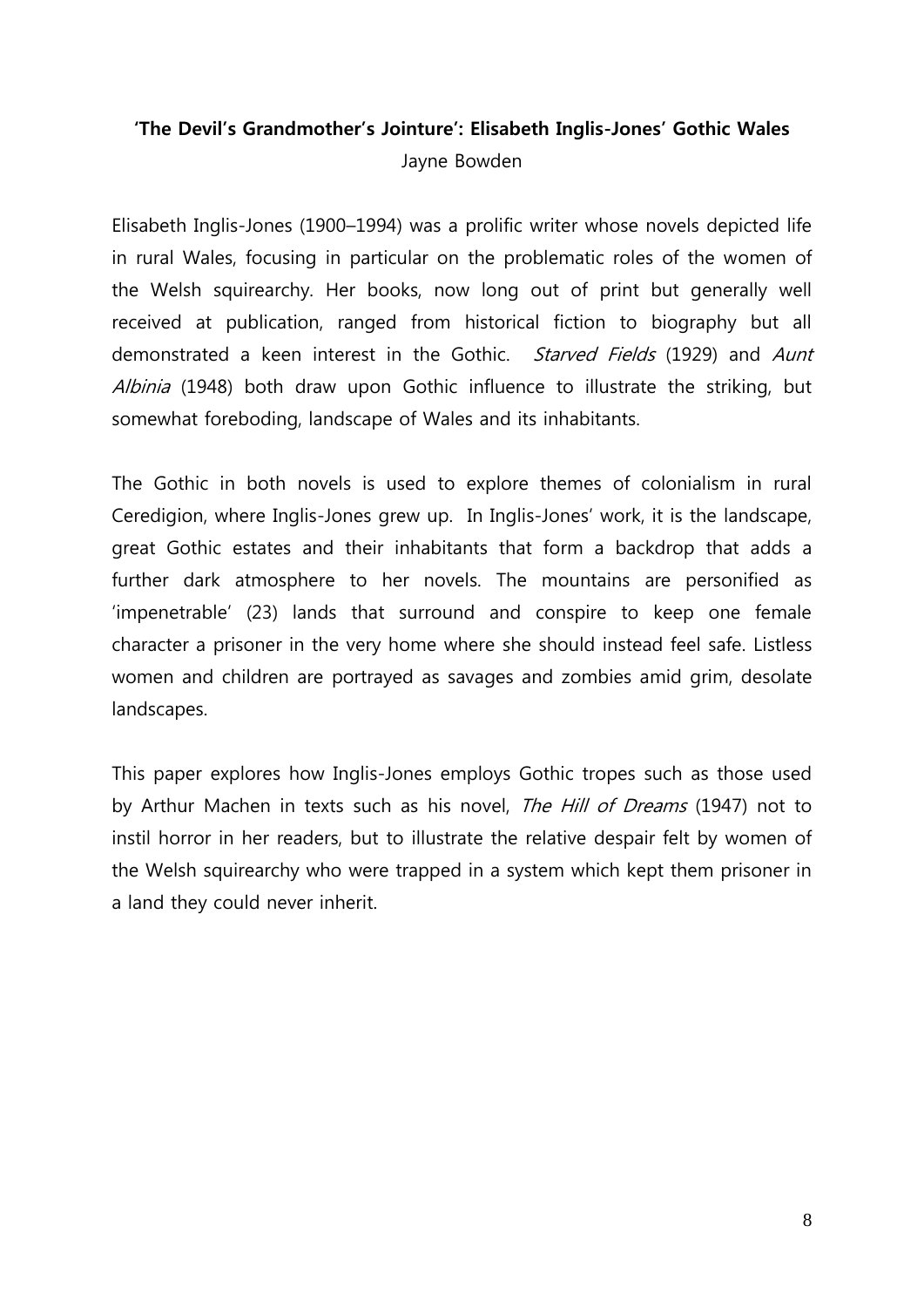#### **Bobbing along a sea of urbanism: the rural fiction of Cynan Jones** Dr Georgia Burdett

A contemporary writer, born and residing in Aberaeron, Cynan Jones published his prize-winning debut novel *The Long Dry* in 2006. Despite exploring age-old themes such as emotional isolation, the conflicting demands of family and farm, and the disruption of the old ways by the new, Jones's fiction nevertheless appears as something of an oddity. At work in these texts is a deep understanding of the shifting map of the human body and mind, and how this inevitably relates to the mapped world around us. Subsequent novels *Everything I* Found on The Beach (2011) and The Dig (2014) provide vivid, startling, and unflinching glimpses of 'country' subcultures, the enormous cruelties and tiny victories of difficult rural lives.

Subterranean rural Wales is a place where the 'understood geography, familiar and mammal' allows even 'bad' people a deep and sensual connection to the earth and its animals. To write convincingly on the exhausted subject of the difficulties of farming life takes some doing, but there are few false notes in Jones's descriptions. His passion for the landscape around him is palpable and magnetic, and despite the sense of entrapment oft-insinuated, his sense of 'place' remains acute.

In this paper I consider the instigation, motivation and obligation for a young, Welsh writer to produce 'Nature novels' in a genre that is being dominated by the semi or totally urban. Writing 'rural' may be fraught and indeed haunted by a sense of impossibility, but such works are certainly worthy of greater critical attention.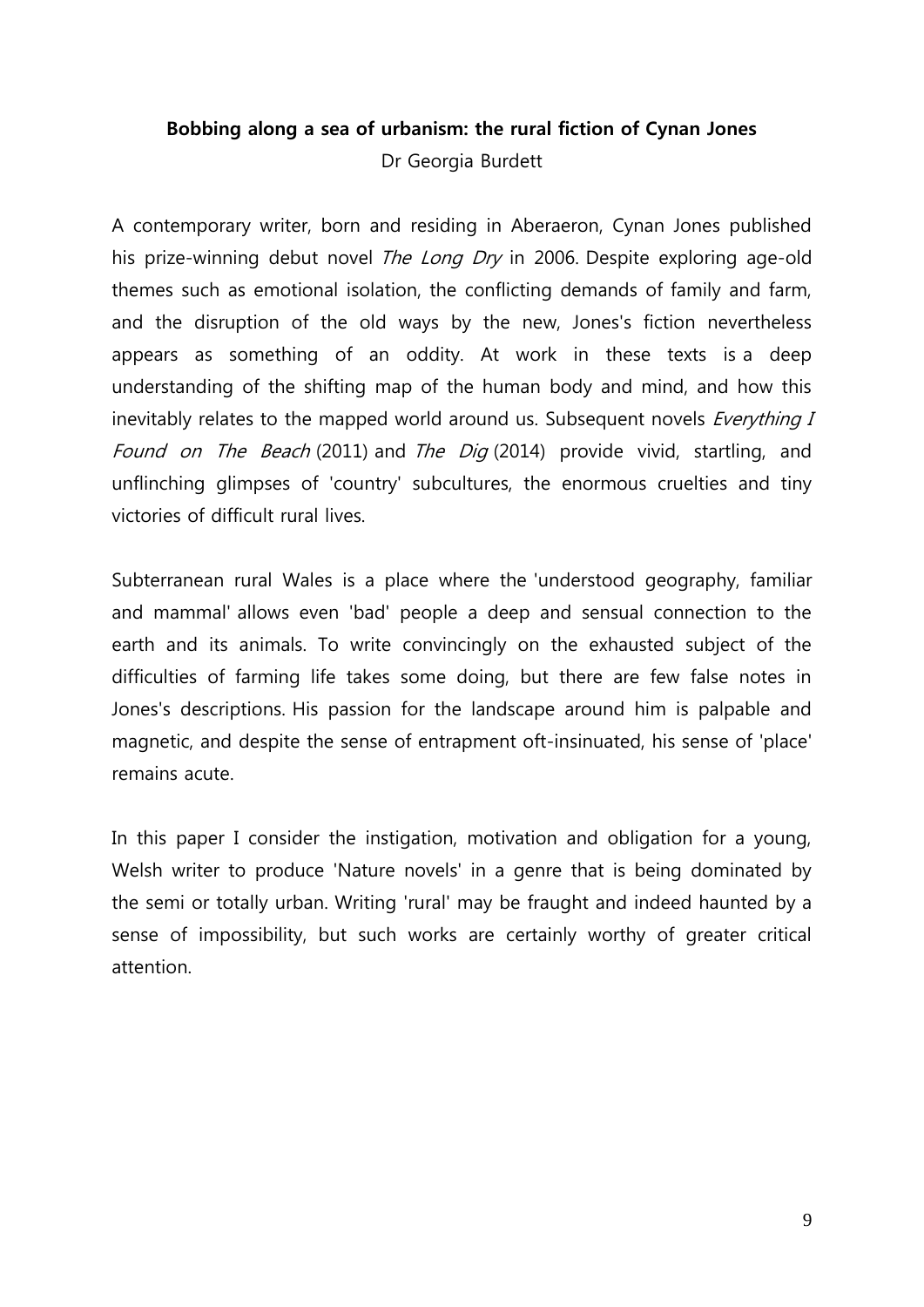#### **'Mountain-plants brought into a stove': Country and City in Catherine Hutton's The Welsh Mountaineer (1817)**

Mary-Ann Constantine

Catherine Hutton (1756-1846) was a Birmingham-based novelist and prolific letter-writer, a friend (and fellow Unitarian) of Joseph Priestley, and the daughter of Birmingham's 'first historian', the bookseller William Hutton. She was also a keen traveller within the British Isles, and recorded her tours in letters and narratives, some published in journals like the *Monthly Magazine*, others woven into the plots of her novels. She is a sharp observer of social conditions, and a witty commentator on the foibles of those she encounters; the fact that (unlike many coach-bound lady tourists of her time) she was often prepared to ride on horseback or even walk gives her accounts considerable vigour. With her father, Catherine Hutton visited Wales several times, first in 1787 and then in the period 1796-1800: the respective accounts of their experiences (different genders, different generations) make interesting comparative reading.

The Huttons' responses to the Welsh landscape, language and people can be situated in the very particular (and enduring) tourist relationship that develops in this period between the city of Birmingham and its Welsh hinterland, as well as in the broader context of the domestic tour's 'rediscovery' of rural and non-Englishspeaking peripheries. Exploring how the idea of 'Wales' is made to signify in Catherine Hutton's work, this paper focuses principally on her 1817 novel, The Welsh Mountaineer, which pits Welsh country virtues against London city vices with a distinctively feminist twist.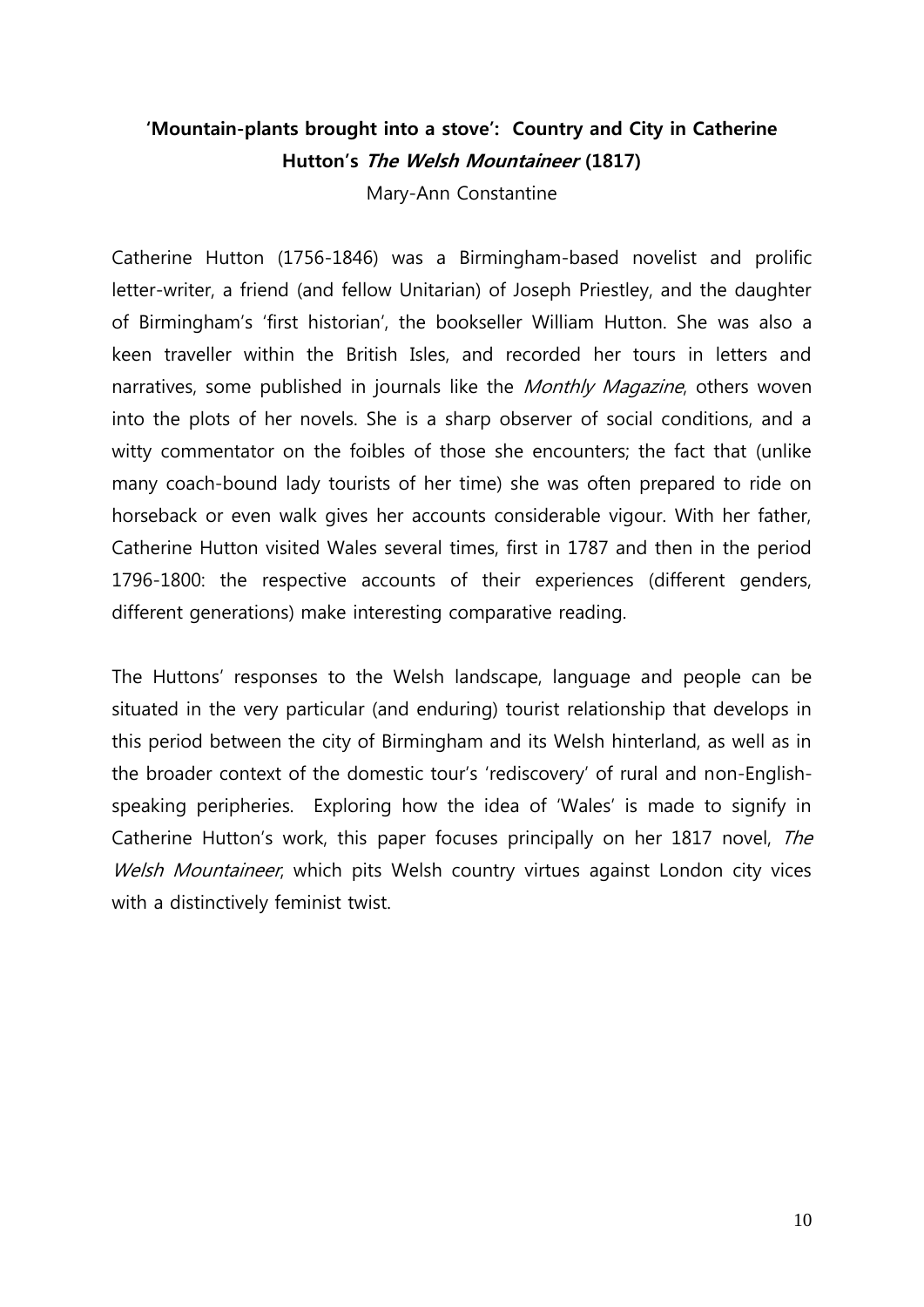## **The Influence of the Gwerin Writers on the Work of Rhys Davies** Catriona Coutts

In Welsh-language writing the countryside and its common people - the *qwerin* are frequently depicted as the guardians and torch-bearers of Welsh language and culture. As Prys Morgan has shown in his essay 'The *Gwerin* of Wales: Myth and Reality' this model of the *qwerin* was primarily constructed by a handful of academics writing in the late nineteenth and early twentieth centuries, stressing the link between the country and the essence of 'Welshness'.

In this paper I examine traces of the *qwerin* ideal in a selection of Rhys Davies's work. Davies's idealisation of rural West Wales has been noted by many critics, but, as far as I am aware, none have considered the influence of the *qwerin* writers in forming this view. This paper shows this influence and suggest how these influences may have filtered through to the non-Welsh-speaking Davies, and possible reasons for his adoption of them.

I focus on the works of O. M. Edwards, generally considered to be the greatest propagator of the *gwerin* ideal, but look briefly at W. J. Gruffydd - a contemporary of Davies of whose work Davies was aware. I trace comparisons with their work in Davies's novels The Withered Root, The Black Venus and Honey and Bread, his short stories 'Blodwen' and 'The Nature of Man' and his nonfictional My Wales and The Story of Wales. My intention is not to assess the veracity of the *qwerin* ideal, simply to show how the works of its proponents are echoed in Davies's writing.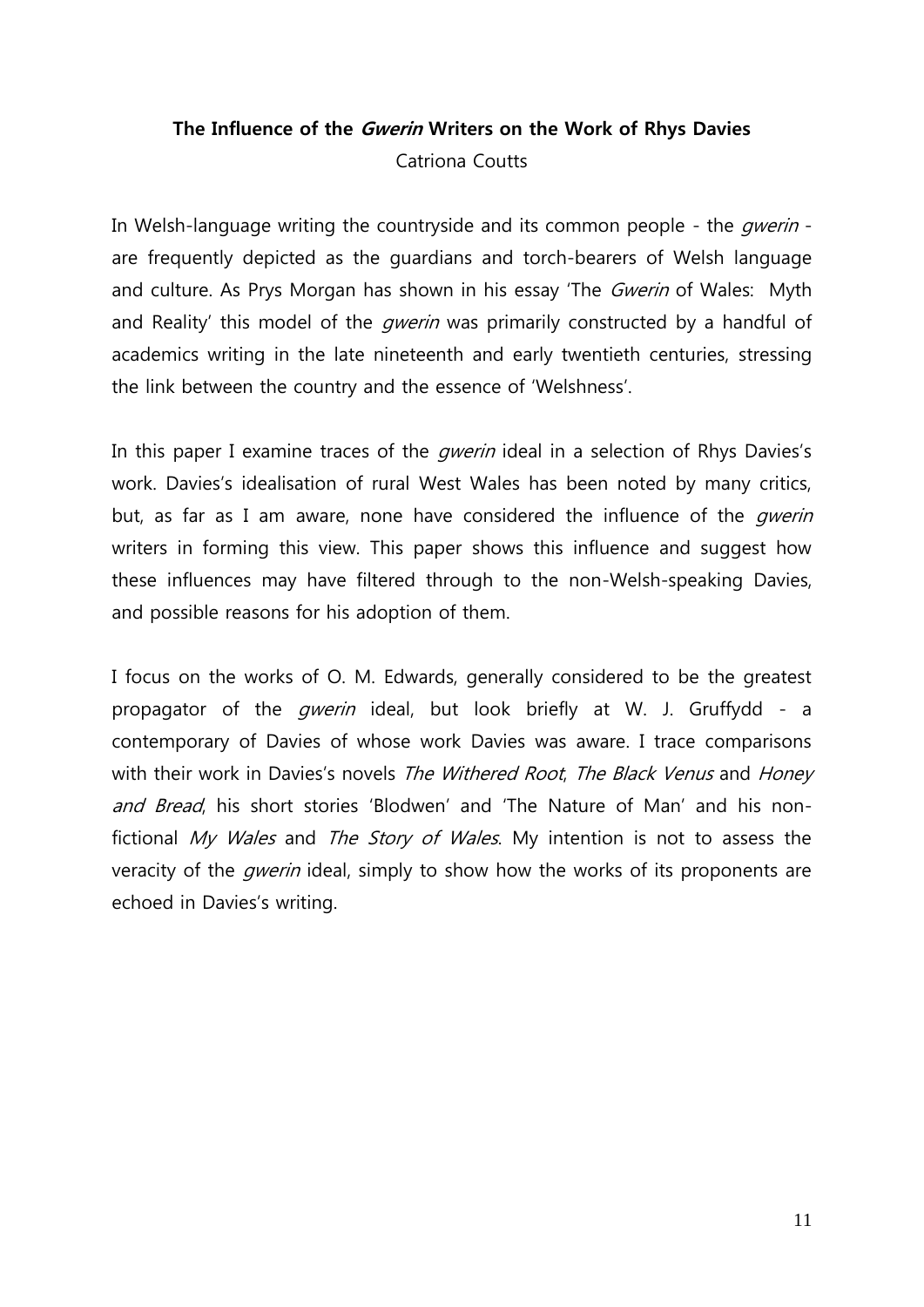#### **'Ugly cracks against the sky': rural landscapes and the politics of disease in the short fiction of Elizabeth Baines**

Michelle Deininger

While there has been some work done on Elizabeth Baines as a feminist writer, partly because of her ground-breaking novel, *The Birth Machine* (1983) and her inclusion in Mary Eagleton's well-known text, Feminist Literary Theory (1986), her significance as a Welsh short fiction writer has been undeservedly overlooked. Now based in Manchester, but born in Bridgend and educated at Bangor, Baines has a deep-rooted connection with Wales. Indeed, many of her short fictions critique the ways in which Welsh rural environments have been damaged by pollution, industrialisation and inadequate political intervention. Her short story, 'Boiling the Potatoes' (1978), which was published in *Planet* but has never since been anthologised or republished, opens up a multiplicity of questions surrounding the relationship between landscape, disease, the environment and women's bodies.

This paper explores the implications of Baines' short story in relation to the devastation caused to the Welsh landscape by the spread of Dutch Elm disease, and the inadequate measures taken by both Westminster and the Forestry Commission to protect Wales' population of ancient elms. It also examines the parallels between the failure to protect the Welsh landscape with the ways in which the female body is made vulnerable to disease through carcinogens and other pollutants. Finally, this paper makes connections between 'Boiling the Potatoes' and several other environmentally-focused stories from Baines' oeuvre to argue that she should be read not just as a feminist, but as an inherently ecofeminist writer.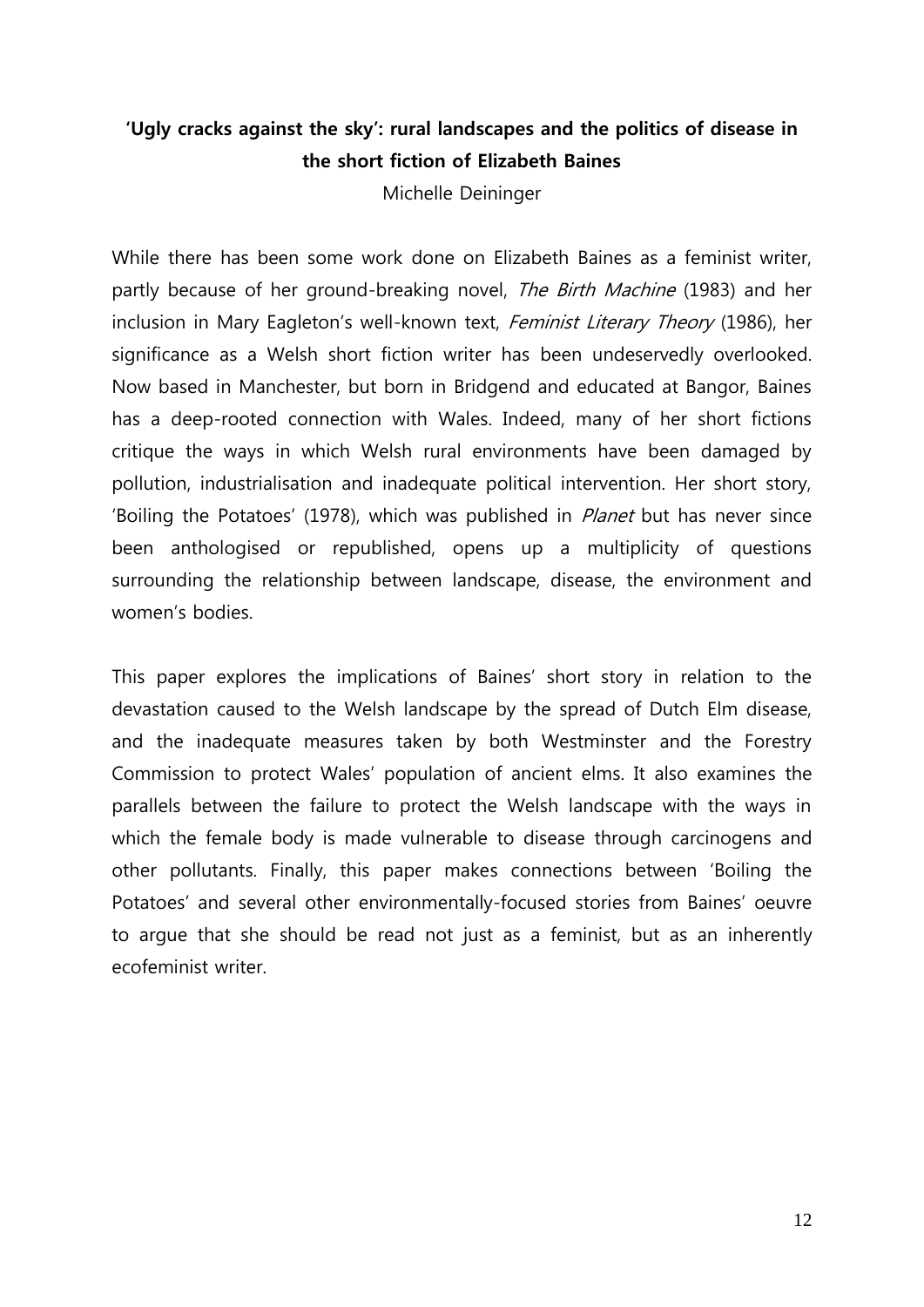## **'[S]eventeen different processes': Mary Brunton's border crossings** Elizabeth Edwards

Presenting some early findings from the 'Curious Travellers' research project, this paper introduces Mary Brunton's posthumously-published 1815 tour of England and Wales. Brunton (1778-1818), a novelist, was from the Orkney Islands, moving to Edinburgh on her marriage in 1798. She kept the horizons of her Scottish homeland clearly in view as she travelled through England and Wales in 1815, using Scotland as a gauge against which to measure the new people, industries, landscapes, and built environments she encountered on her tour. In this paper, I use the meandering shape of Brunton's narrative, which weaves from Gloucestershire and the Wye Valley to 'Mud City' (just outside Stourbridge), manufacturing Shropshire, and the edges of Snowdonia, as the starting point for a discussion of industrial scenes and other landscapes in late eighteenth- and early nineteenth-century tours of Wales. How did visitors to Wales describe the bleach works at Lleweni, Anglesey's copper mine, or slate quarries and ironworks? What relation, political or aesthetic, do these scenes have to others often described in tourist accounts, such as picturesque north-east Wales, the new seaside towns, or mountainous north-west Wales?

The example of Brunton, who strings together topographical reportage, ethnographic and economic profiling, scientific curiosity, and moral or ideological reflection by means of a very writerly register, suggests that the literary tourist goes through almost as many processes as the porcelain being described in the title of this paper. Transperipheral in perspective, mapping out a composite and miscellaneous intellectual landscape, Brunton's tour suggests some ways of defining and counting these processes.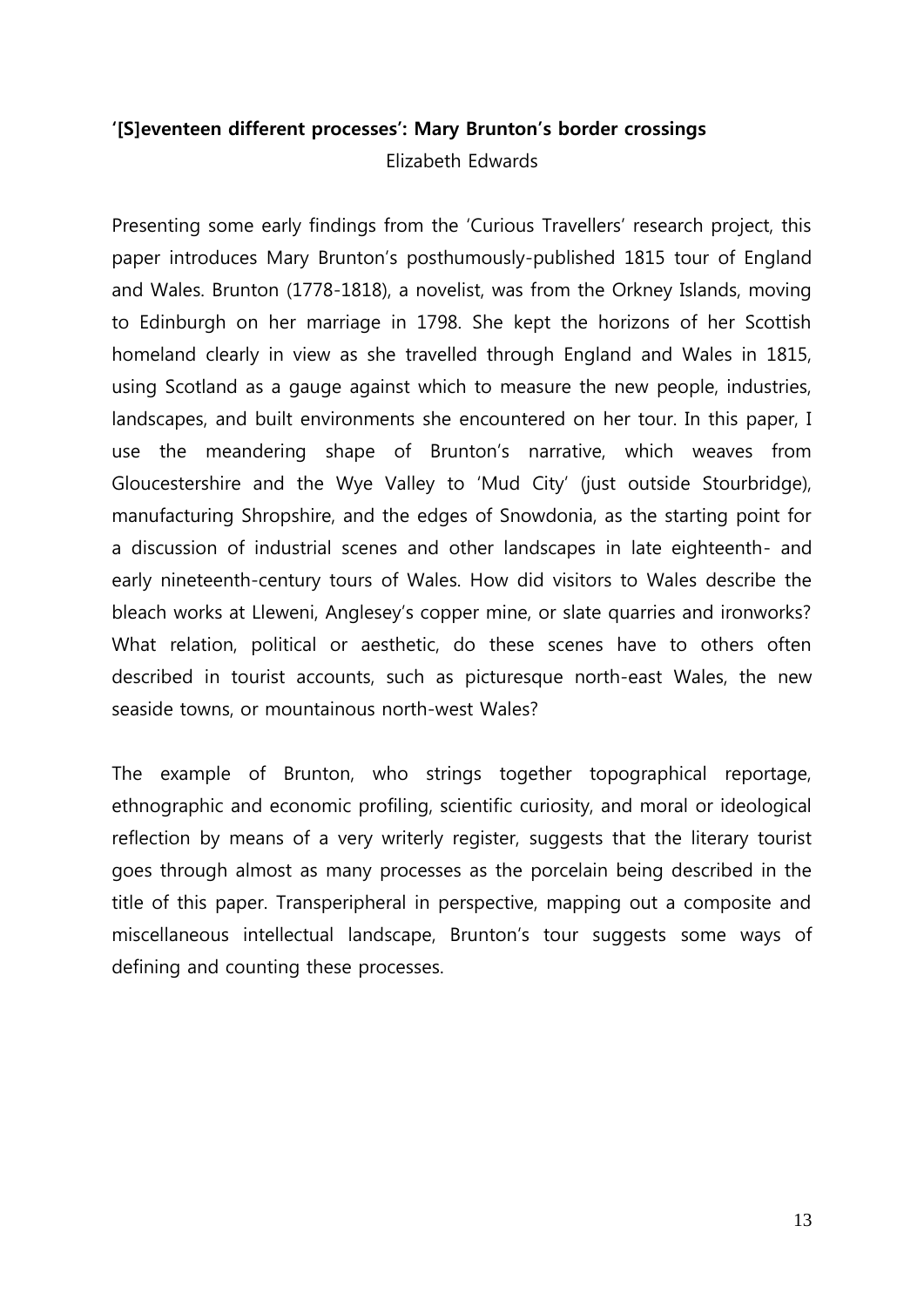#### **'The unknown region that lies beyond the Gray's Inn Road': Evolutionary anxiety in the country and the city in Arthur Machen's The Green Round**

#### Dr Jessica George

Arthur Machen's 1933 novel. The Green Round, revisits a theme familiar to readers of his earlier work. An educated Londoner visits rural Wales, and has an unsettling encounter that continues to haunt him—in this case, quite literally after his return to the English capital. The novel's protagonist, Lawrence Hillyer, suffering nervous exhaustion due to his life of secluded study, retreats to a West Wales resort for the sake of his health, and is followed back to London by a malignant, troglodytic figure who invokes the evolutionary anxieties set forth in Machen's earlier Little People stories, 'The Shining Pyramid' and the 'Novel of the Black Seal'.

Certainly, we might read Hillyer's unsettling double as expressing the projection of late-nineteenth- and early-twentieth-century evolutionary anxieties onto a colonised Other — a startling incursion of imperfectly-civilised rural Welshness into the urban heart of England. Nineteenth-century anxieties about the city as a site of degeneration are still at large in *The Green Round*, however, and Hillyer's story is prefaced with a startling intrusion of the urban into the rural, complete with hints of racialized and class-coded atavism. The city itself becomes transformed into an Edenic paradise whose seductions pose as great a threat to Hillyer's mental state as does his troglodytic companion, and which may in the end simply offer a more attractive route to atavism. The appearance of the prehuman rural Other functions to expose the dual, or perhaps multiple, nature of the human city-dweller; its inability to escape its origins; its Other within.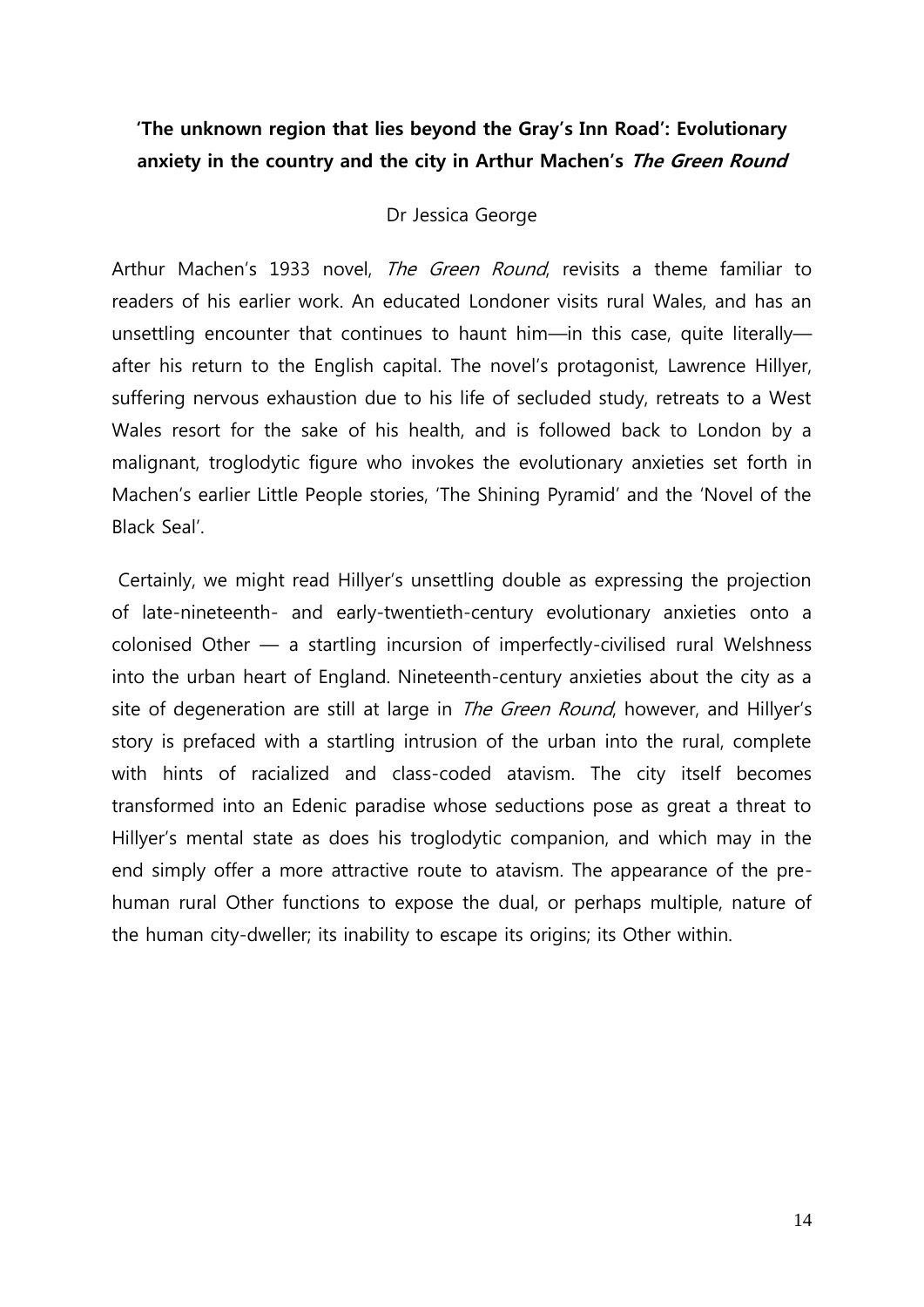## **An emotional 'border crossed': industrialised masculinities in Gwyn Thomas's All Things Betray Thee (1949) and Raymond Williams's Border Country (1960)** Steve Hendon

In his Introduction to the 1986 edition of Gwyn Thomas's All Things Betray Thee, Raymond Williams comments that the author distils the 'experience of absolute connection with a place, a people, a history, which […] are often disconnecting, disintegrating, removing and disrupting'; the novel thus concerns the 'inner experience of […] historical movement'. The setting is the 1830s at the time of the Merthyr and Newport Risings, and consequently 'movement' may be understood in terms of political protest. Equally, for the main character, the harpist Alan Hugh Leigh, the 'movement' is of people – from rural villages to new industrial towns. Both events have 'disrupting' implications for masculine roles.

In Williams's own novel, *Border Country*, Matthew Price is a university lecturer in London, analysing the very nineteenth-century population movements around which Thomas's novel revolves. Price's father, Harry, a railway signalman, is a product of that migration; he still lives in Glynmawr in the borderlands between Wales and England. When Harry falls seriously ill, Matthew undertakes a journey back to Glynmawr. In turn, Harry's narrative also returns, from the 1950s, in which the frame narrative is set, to 1920s and to the General Strike, a shaping event in Harry's life.

In these two novels, journeys, change and shifts between the rural and the urbanindustrial shed light on masculine identity, especially related to subjective notions of emotion and 'structures of feeling', as Williams terms it. My paper examines what it means to 'be a man' in such turbulent times and environments.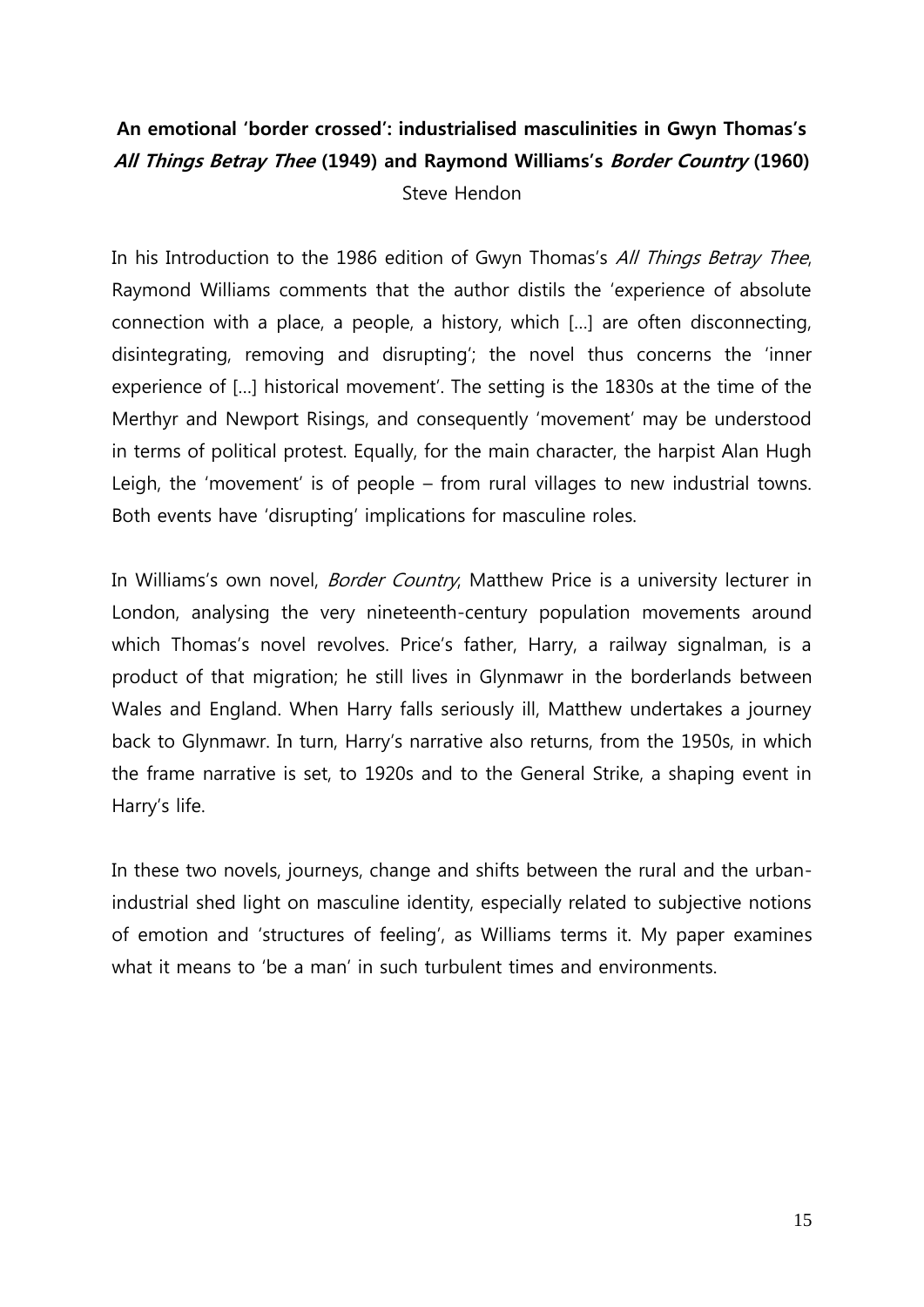## **"At the hand of the mangle": Urban Modernism and Meaninglessness in Gwyn Thomas's Oscar**

Daniel Hughes

Until recently, Gwyn Thomas had largely been defined as an idiosyncratic social realist by many critics. The work of scholars like M Wynn Thomas and Laura Wainwright has challenged such readings of Gwyn Thomas, particularly in relation to his three 1940s novellas: Oscar, The Dark Philosophers and Simeon. This paper aims to build on the work of Thomas and Wainwright, and to firmly position Gwyn Thomas as an Anglophone Welsh modernist. The paper will offer a close textual analysis of his 1946 novella Oscar, which will concentrate on Thomas's linguistic and stylistic experiment, his depiction of socio-economic oppression and, most importantly, the psychological and metaphysical oppression/nihilism of the text. The bleak, industrial/urban townscape Thomas evokes is a fitting subject for this year's conference, and it will be argued that through its portrayal of an existential void, Oscar is a thoroughly modernist novella.

While Thomas's modernism presents meaninglessness as symptomatic of the world, his modernism is far from meaningless in its value to the study of Welsh Writing in English. Such reconsiderations of Welsh authors will enhance not only Welsh Writing in English, but also aid in the continuing expansion and diversification of modernist studies. In keeping with the conference theme, this paper touches on other authors and texts, and argues that contrasting rural and urban spaces in Wales precipitated a modernist literature that is strong and diverse; at once distinctly Welsh, yet universal in its appeal and concerns.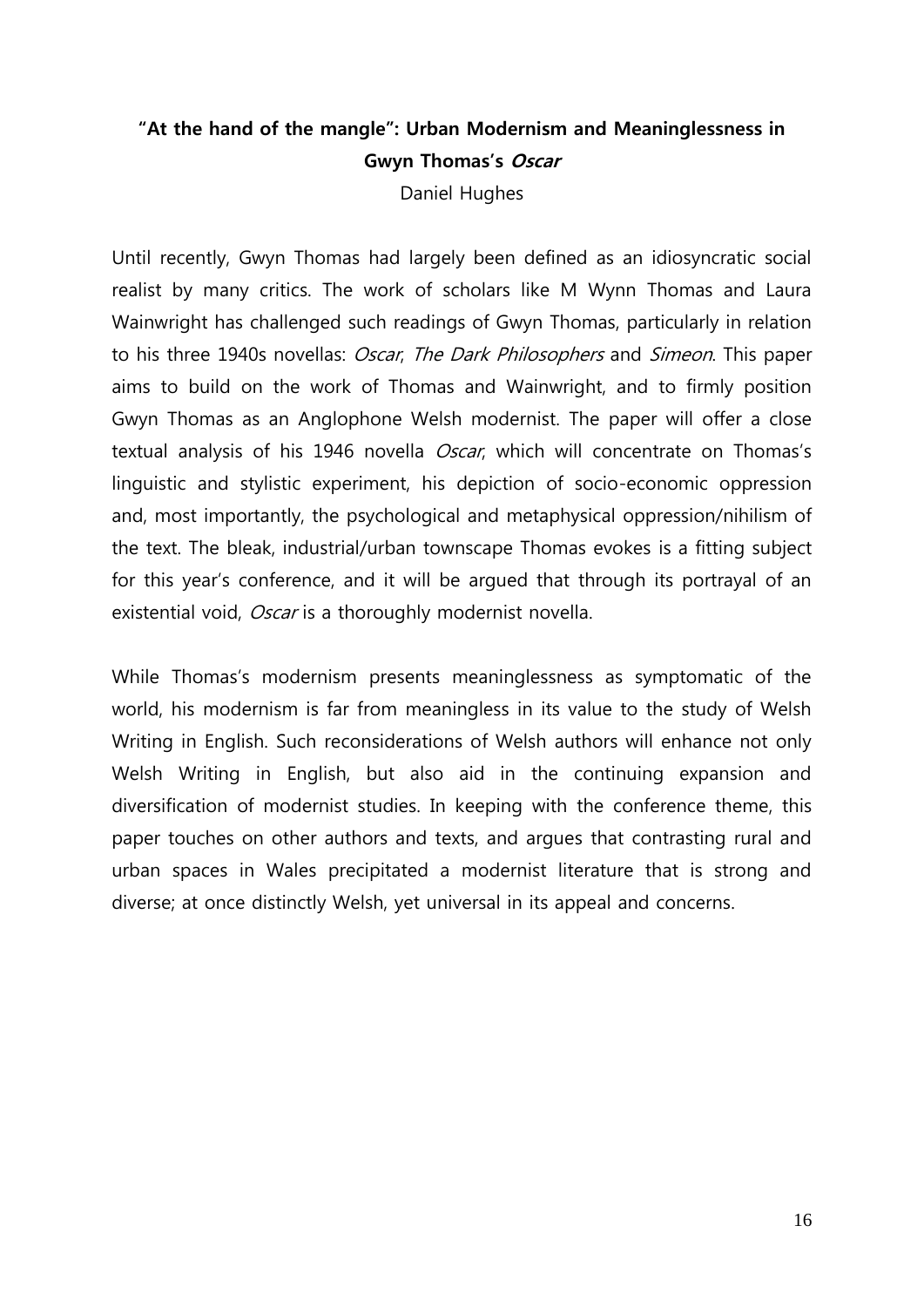#### **Deformed Landscape, Disabled Industry: Disability in South Wales Coalfields Literature.**

Alexandra Jones

Metaphors and representations of disability are used throughout Welsh coalfields literature. South Wales is not just seen as a region with a high proportion of disabled people, but a geographical landscape 'broken' by industrialisation, whilst this industry is itself 'broken' by devastatingly high unemployment in the post-First World War economic recession.

The Welsh landscape is romanticised as beautiful mountains rising from deprived valleys and dangerous mines: with the spreading, polluting influence of the heavy industry displacing green spaces and clean waters. It is a 'disfigured country' (*The* Citadel), in which environmental damage and imagery of broken, polluted landscapes, infers that Wales and its people have also been damaged by industrialisation. In part this reflects the social reality of high levels of occupational injuries and disease caused by the coal industry. In a mining community disability was highly prevalent and visible.

However, the image of the deformed landscape is accompanied by the metaphor of the disabled industry, stricken by high unemployment throughout the 1920s and 30s. These 'gammy-legged years' (*Tomorrow to Fresh Woods*) are dominated with images of stopped pits, and part-time operations, described as an industry 'on crutches' (Jubilee Blues) within a 'crippled valley' (The Alone to the Alone). This draws on the strange reversal in which it is the industry itself that is unfit for work. This is tied in with political fears about unemployment diminishing the power of the Unions, and indeed the status of the unemployed man in relation to a workers movement.

Using coalfields fictions of 1880-1948, this paper explores the use of disability in the depiction of the Welsh landscape and the coal industry.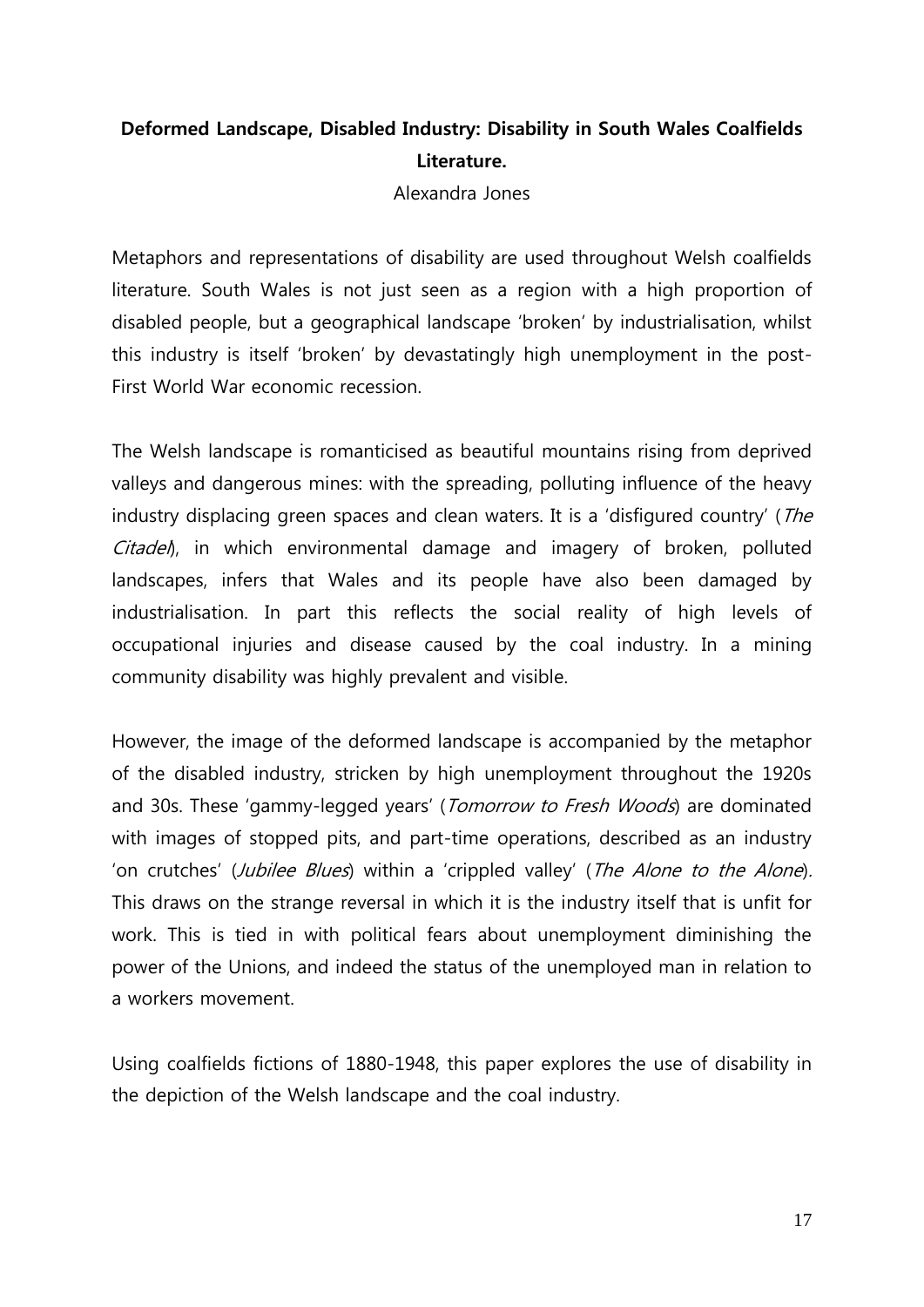#### **Performing the Language of the Grotesque: The 'malignant beauty' of Caradoc Evans' Taffy**

Dr Liz Jones

The 1923 premier of Taffy at the Prince of Wales Theatre, London, was booed and heckled from the gallery by a group of London Welsh men and women. What unfolded next was to be familiar Evans territory; a scathing satire on village life and its cunning, hypocritical, chapel-going inhabitants. Indeed, the play's provocative title, together with Evans' notoriety as 'the best hated man in Wales', were enough in themselves to attract a noisy protest.

The press reviews, on the other hand, were far more sanguine. While critics praised the 'brilliant company' - and its star Edith Evans in particular – Taffy's lack of subtlety and caricatured roles attracted a lukewarm reception; with most critics measuring the play unfavourably against the standards of theatrical realism. Yet realism was never Evans' style. The grotesque broad humour, the stylised caricatures and mischievous use of an invented 'Welsh' speech, mark his work as belonging to the traditions of broad, satirical comedy.

Twenty years later, Evans' wife, Marguerite Jervis was to produce Taffy with Rogues and Vagabonds, her Aberystwyth-based professional theatre company. Despite touring the Welsh-speaking (and chapel going) rural heartlands, Jervis' production was well received by audiences and critics alike; a response which she credits in part to the subtlety of her production and its emphasis on the 'poetry of the language'.

In this paper I explore Evans' manipulation of language and its potential in performance; involving as it does (intentional) mis-translations of the Welsh and a marked conflation of Bible Welsh with the Cardiganshire (Ceredigion) dialect. These layered linguistic devices combine to affect a comic, grotesque yet at times richly poetic mode of speech; a language which, as Jervis claims, affects its own 'malignant beauty.'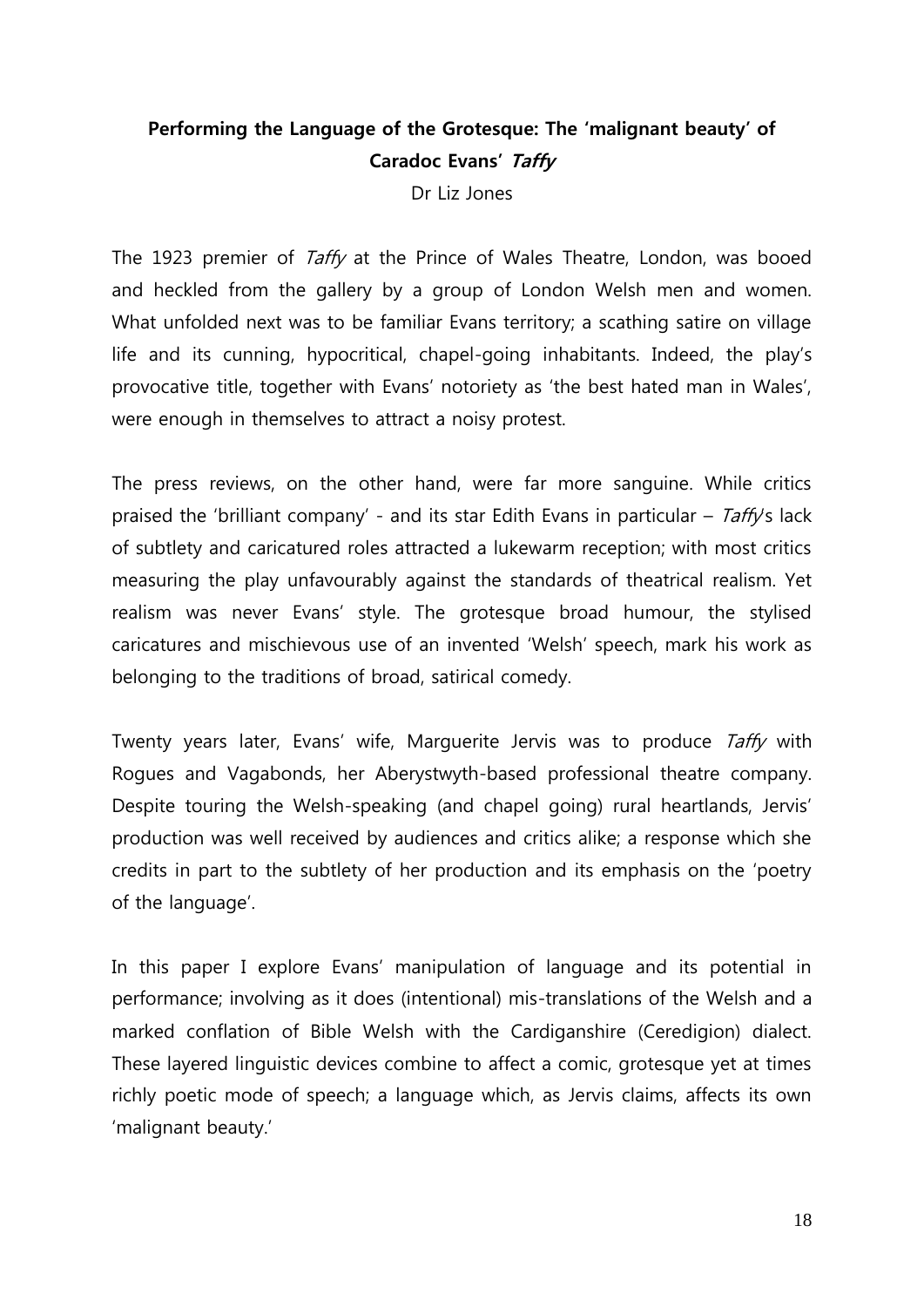#### **THE LITERATURE OF WALES: City and Country**

Sally Roberts Jones

In the 1960s, at the time of the Second Flowering, Anglo-Welsh literature was seen as mainly a product of industrial South Wales. Though this was not exactly an urban environment – even Cardiff was hardly a metropolis – it was still contrasted with the supposedly largely rural background of Welsh language literature, often typified by what might be called the St Fagans tradition of folk culture, English language writing was thus seen as something alien and probably damaging, and the idea of it forming part of a broader Literature of Wales was almost heretical.

Today the situation is very different; what was once Anglo-Welsh literature is now Welsh Writing in English, Welsh-language writers can publish in both languages and both countries, English language writers no longer have to turn to London publishers as their main outlet.

Yet there is still a question of definition. What defines a Welsh writer in English ? What is the relationship in this context between the writer, the text and the reader? What, if anything, joins the literature produced in the two languages, Welsh and English? How is the work produced by writers of Welsh allegiance more than a regional branch of the literature of England?

This paper looks beyond the two elements usually seen as defining the literature: the author and the text, and considers the audience that they create and the related cultural subtext that underlies work in both languages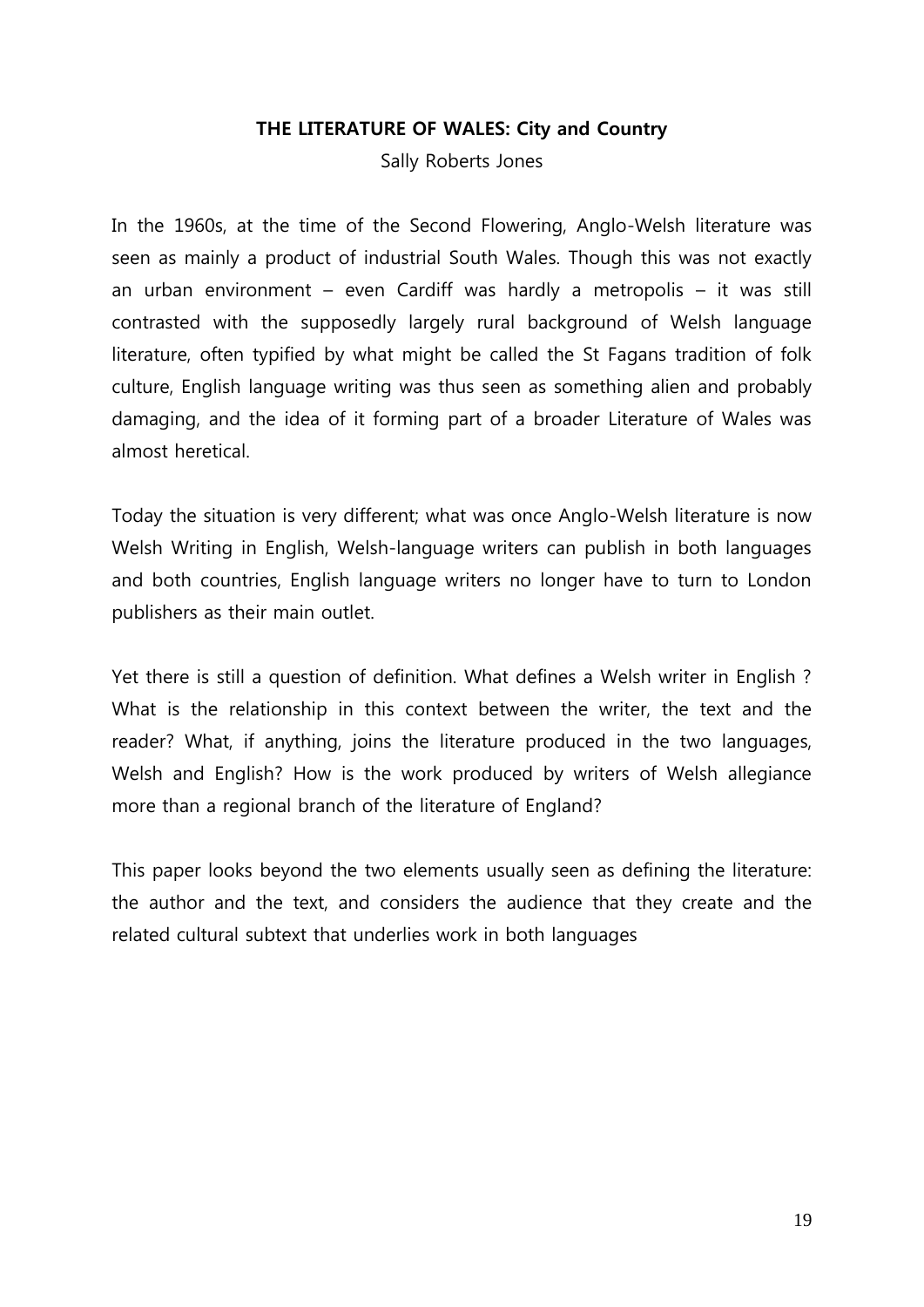#### **Beyond 'Developmental Narratives': Virginia Woolf, Emyr Humphreys and Haruki Murakami**

Shintaro Kono

In *The Country and the City*, Raymond Williams identifies in the novels of George Eliot a form of 'developmental narrative' in which 'the social and economic solutions and the personal achievements were in a single dimension'. As we move into the modernist era he seems to believe that this integration of self and society breaks down, leading to narratives in which people achieve their growth 'through distancing and extrication' from society. From what Williams later said in his interviews with the New Left Review, he believed that this transition resulted, by way of Lawrence, in 'the new forms of the fifties', which Williams names 'the novel of escape'. What is important about this transition is not only that the vision of human growth is individualized and severed from society, but that with it the change in society, the growth of society, or what Williams refers as 'the continuity of working class life', is obliterated from our vision. My paper will explore the validity of this analysis, and will do so in relation to Virginia Woolf's The Waves, Emyr Humphreys's A Toy Epic and Haruki Murakami's Colorless Tsukuru Tazaki and His Years of Pilgrimage (which has not yet appeared in English). These novels all depart in significant ways from the 'developmental narrative' of classic realism, rejecting the conventions of bildungsroman, and create characters who are stunted in various revealing ways in their development. I will explore the extent to which Williams's narrative of formal change and increased thematic alienation between individuals and their social context in the novel offers a basis for comparative literary study. Does the juxtaposition of writers form different geographical locations lead to bland generalization, or does it allow us to identify some of the broad cultural effects of capitalist development? Can we draw on the internationalist perspectives opened up by Raymond Williams in the country and the city to offer a global literary history, or are texts best read within their own traditions? These questions are as relevant to literary studies in Japan as they are to the field of Welsh Writing in English.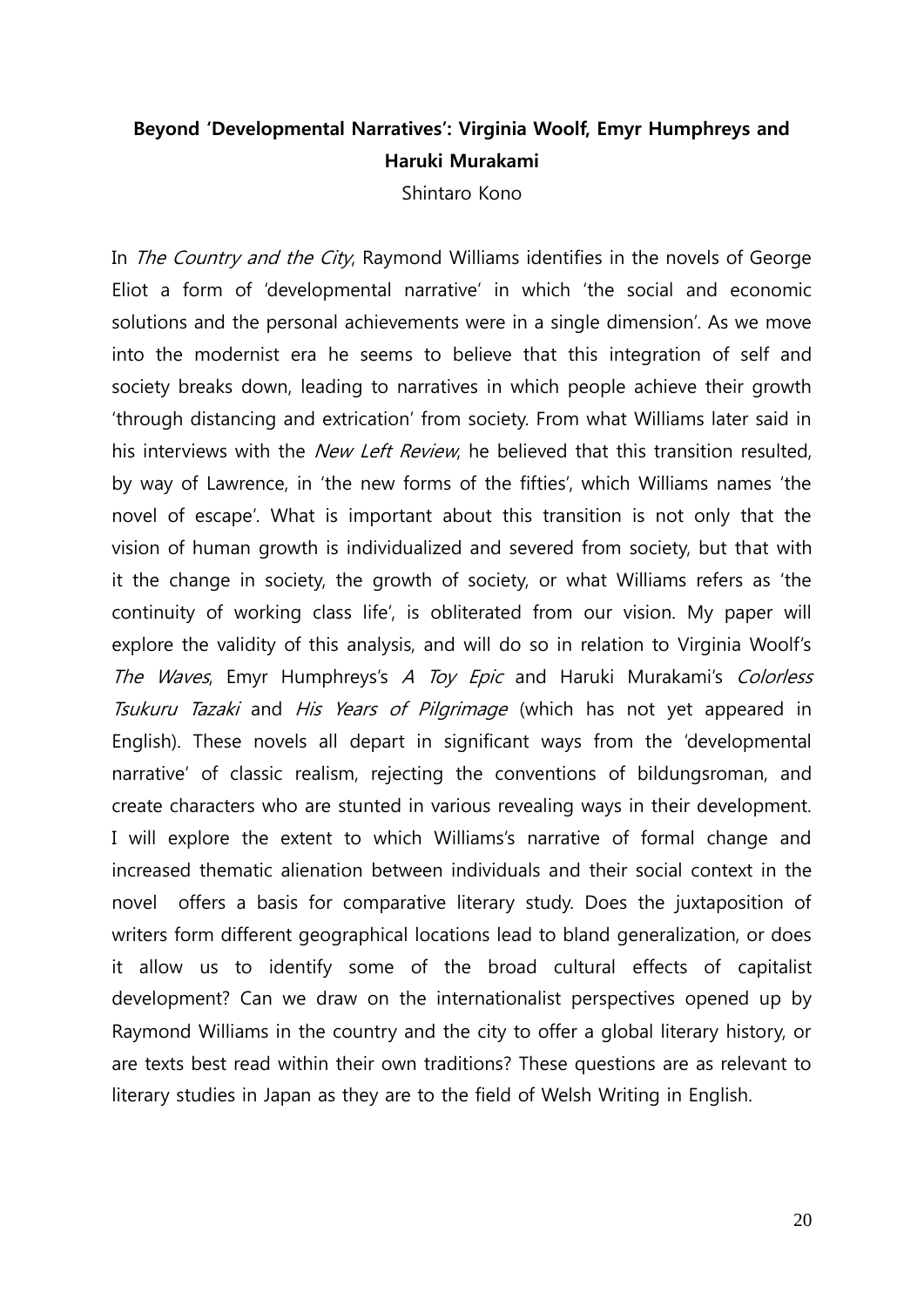## **Making Room for Jesters: Male Sexuality, Class, and the Urban in the Writing of Ron Berry and Stead Jones**

Daryl Leeworthy

The interplay between class and male sexuality in the urban domain remains one of the areas of modern Welsh life that has yet to be fully explored by scholars. The working-class novel, however, presents a potent consideration of the topic, whether in the form of the overt sexuality of Ron Berry's working-class male heroes and anti-heroes or in the more guarded (but no less powerful) sexuality present in Stead Jones's fictionalised Pwllheli.

The present paper therefore proposes an examination of working-class male sexuality in the context of the urban settings which the authors use to illustrate the enclosing nature of Welsh society in the post-war years: both inviting and familiar, hostile to 'difference', and clearly changing. As a consequence, we find working-class male heteronormativity nestling uncomfortably, but necessarily, alongside the apparent homosexuality of Gladstone Williams in Make Room for the Jester and the accusations of homosexuality levelled at Hector Bebb, whose abstinence as part of his training regime appears 'queer' to those around him.

Informed by sociology and wider historical contextualisation, the paper suggests that working-class attitudes to sexuality are indeed complex and that amongst the voices that can be heard in both Stead Jones's Pwllheli and Ron Berry's Rhondda is that of tolerance and acceptance.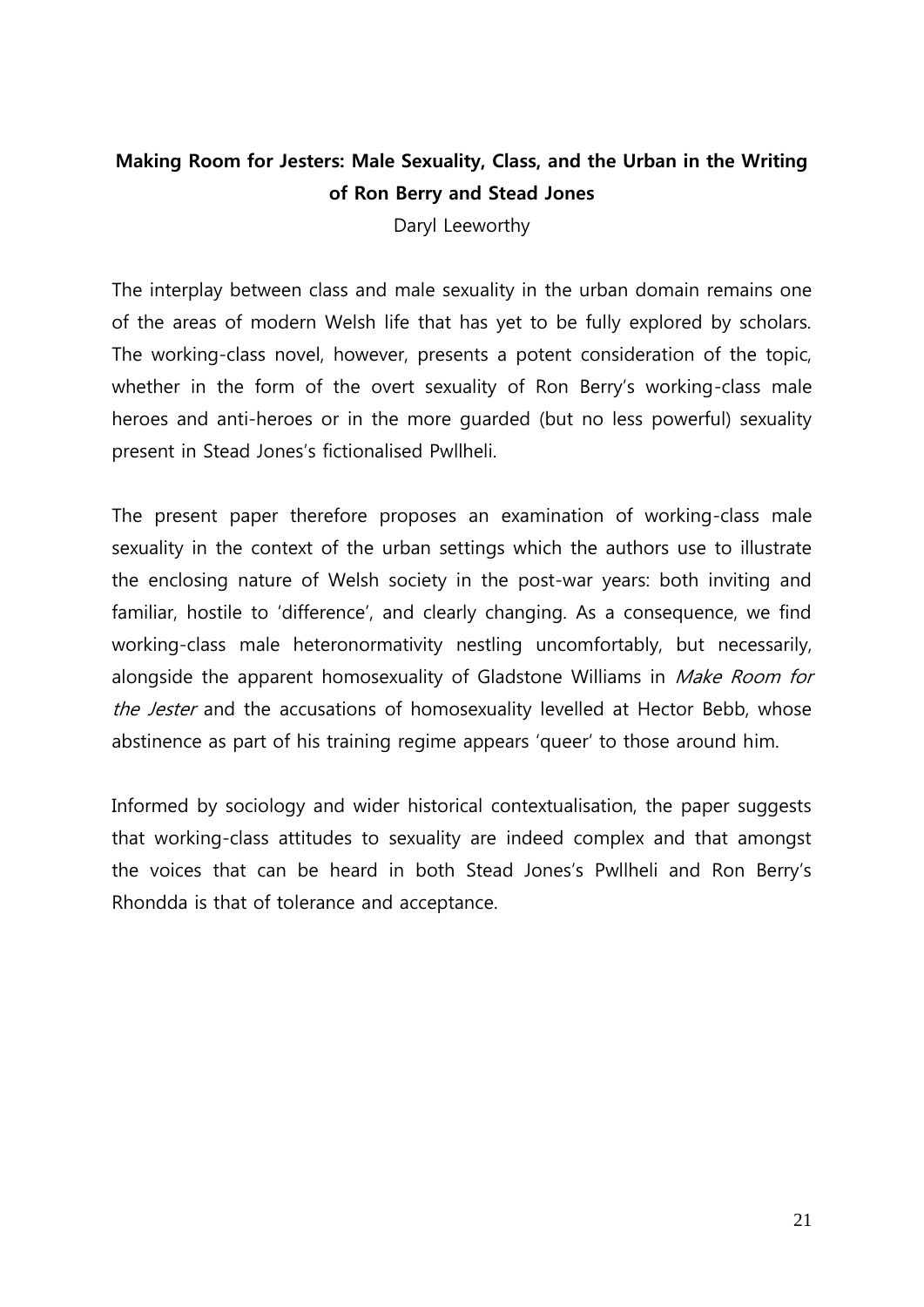## **'My mother gave me a pure white book with thick leaves and in it I pressed wild flowers': Lynette Roberts, neo-Romanticism, and gendered re-visions of national identity**

Siriol McAvoy

Most critical accounts of Roberts's writing have acknowledged the centrality of rural space and place to her creative imagination. Her diary is full of almost obsessively detailed observations on local flowers and birds, and her descriptions of dying rural customs such as the making of 'pele' and the stacking of hay-ricks testify to her eager participation in rural village life in Llanybri. Yet in spite of Roberts's naturalism and concern for the organic, few critics have commented explicitly on her engagement with the legacy of Romanticism and the significance that this holds for her representation of landscape, history, and Welsh national identity.

I suggest that Roberts's work should be viewed within the context of the interwar 'zeitgeist' of Neo-Romanticism - a distinctive cultural movement that, encompassing literature, film, and the visual arts, was taken up by many modernist writers in Britain during the 1930s and 1940s. Defined by a complex mixture of rural nostalgia and social radicalism, this movement saw many artists and writers turn to rural locales as a locus for exploring national identity and for working out new forms of community and art for the modern world.

Like her fellow Neo Romantics, Roberts's work is charged by a kind of 'premature nostalgia' for a rural Welsh culture that she fears will soon be lost, but she seizes on this nostalgia as a positive, forward-looking impulse, presenting it as a means of bridging the gulf between past and present, and of imagining a new cultural future for Wales. I argue that by 'rescuing' the traces and fragments of an oral folk culture 'buried' in the landscape, Roberts attempt to recuperate (or more rightly, to *fabricate*) an anterior, alternative national tradition – one that, centred on bodily gesture, play, and the maternal semiotic, is shown to offer a more inclusive basis for national belonging than that offered by nationalistic models of Welsh identity. Commenting on Roberts's use of modern technology and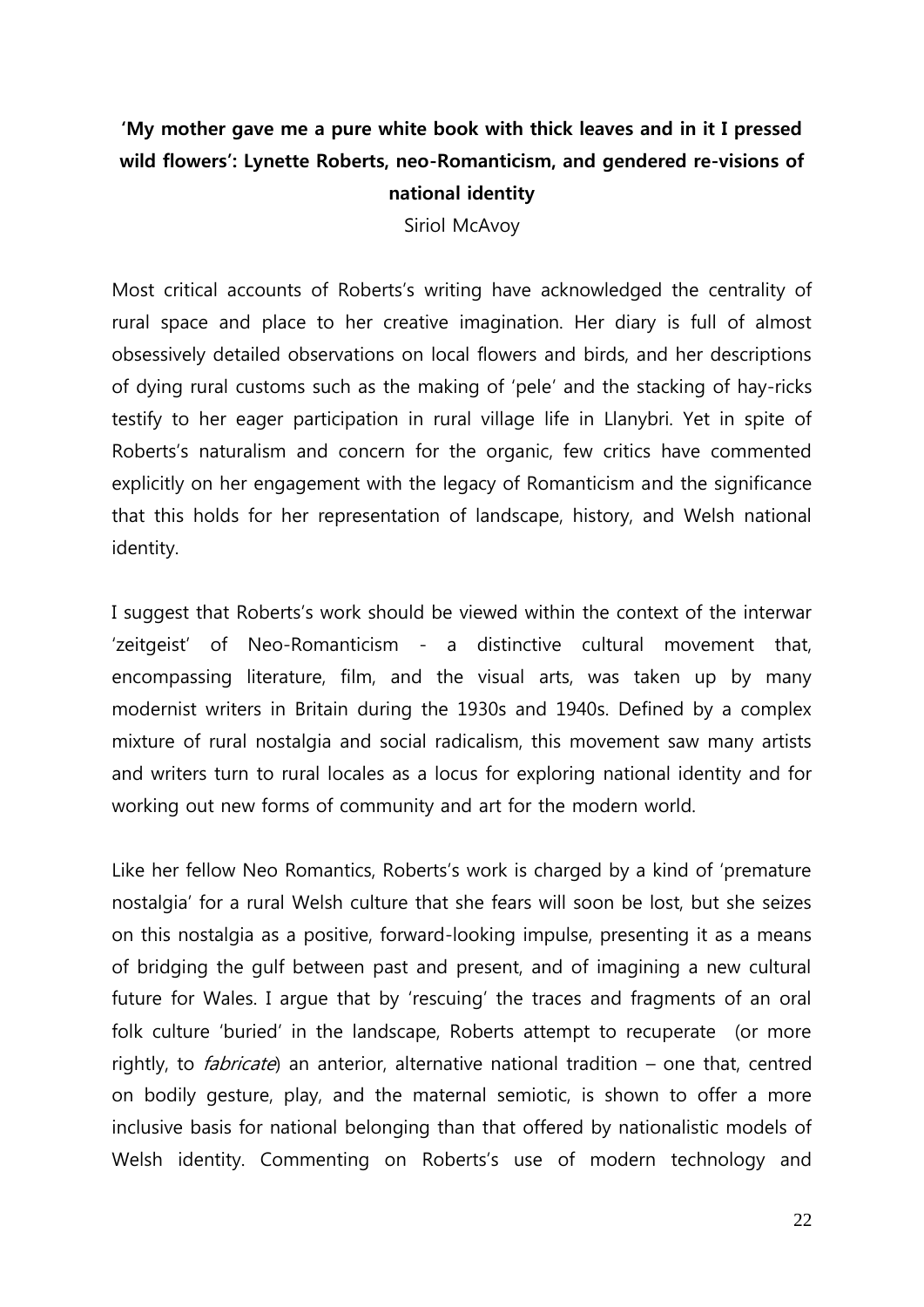modernist forms as a means of recasting, or revisioning, both the natural landscape and the 'landscape' of national tradition, I suggest that she ultimately calls into question conceptions of 'natural' or unitary national origins, preferring instead a historical model focused on continuance and reinvention.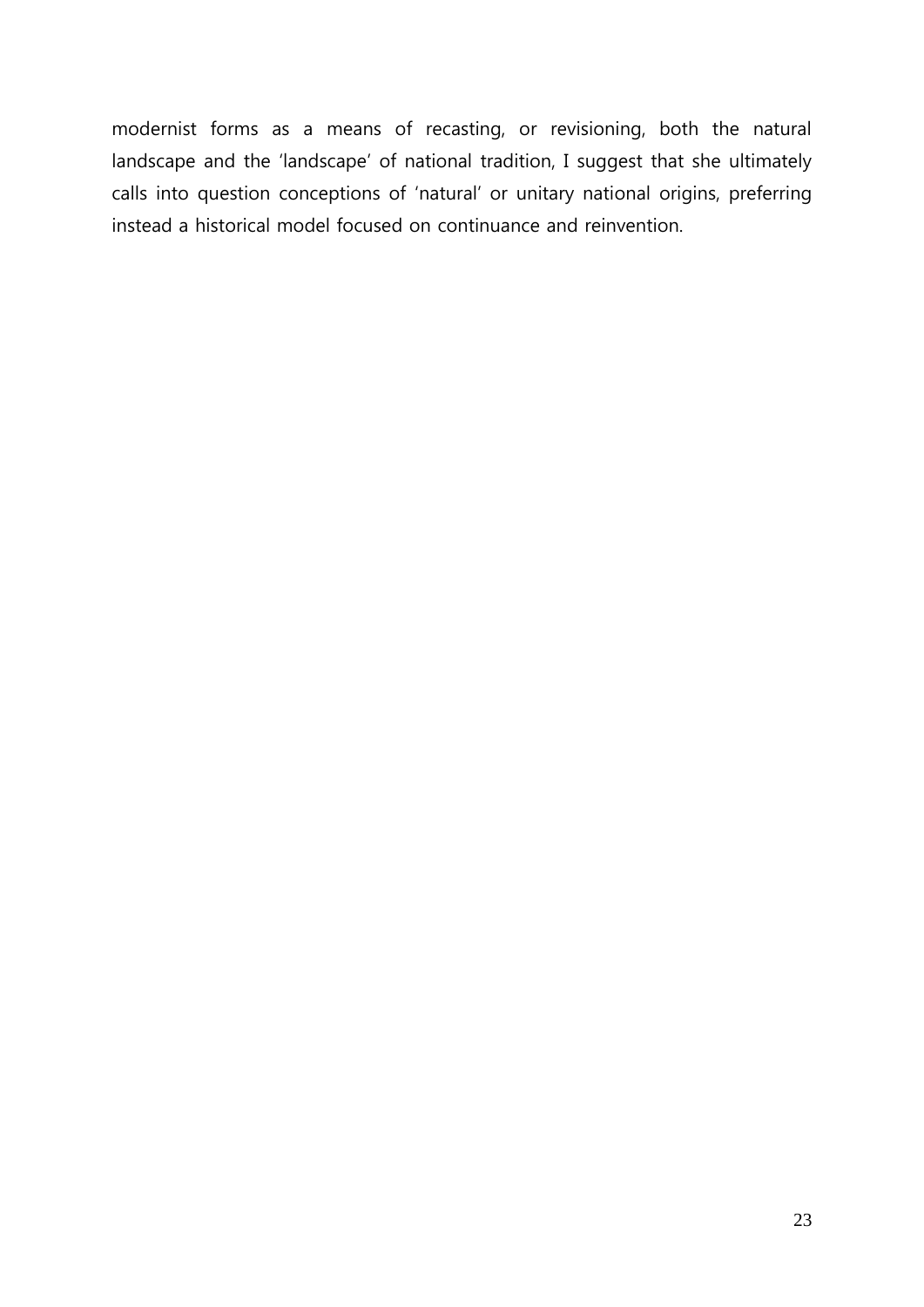## **A geocritical re-examination of Brenda Chamberlain's Tide Race** Rosie Milnes

Chamberlain's Tide Race takes place almost exclusively on Ynys Enlli. This island, also called Bardsey, lying to the west of the Llŷn Peninsula lends itself very well to a geocritical examination in the style of Bertrand Westphal: a heterogeneous understanding of a specific place based on multiple points of view which ultimately prioritises geography over history and subjective opinion. To this end, Tide Race would be studied as just one text alongside surveys, poetry, and religious and historical documents.

My paper draws on some key concepts from Westphal's *Geocriticism: Real and* Fictional Spaces but, conversely, my ultimate concern is an understanding of the ways in which we relate to the world around us over a polyvalent understanding of the geographical site. Examining the text as autobiography in light of Westphal's referentiality leads to a phenomenological exploration of place. The insular space of the island is sought by the narrator as a refuge from her previous experiences of daily life but becomes a stage where her anxieties are played out. Much critical work on *Tide Race* has explored the text in these terms especially feminist accounts which show Chamberlain attempting to escape oppressive gender norms. I extrapolate from this individual, egocentric account to gauge wider cultural attitudes to place. I argue that the historical moment of the text is significant, locating it in a time where place is increasingly seen as important because it appears to be under threat from 'the delocalizing forces of modernization and globalization.'

The island promises an escape from these forces as it remains a traditional rural community with strong ties to nature and physically bounded by the sea, yet I demonstrate the tensions in the text which reveal the pervasive modern attitudes to place even within this setting.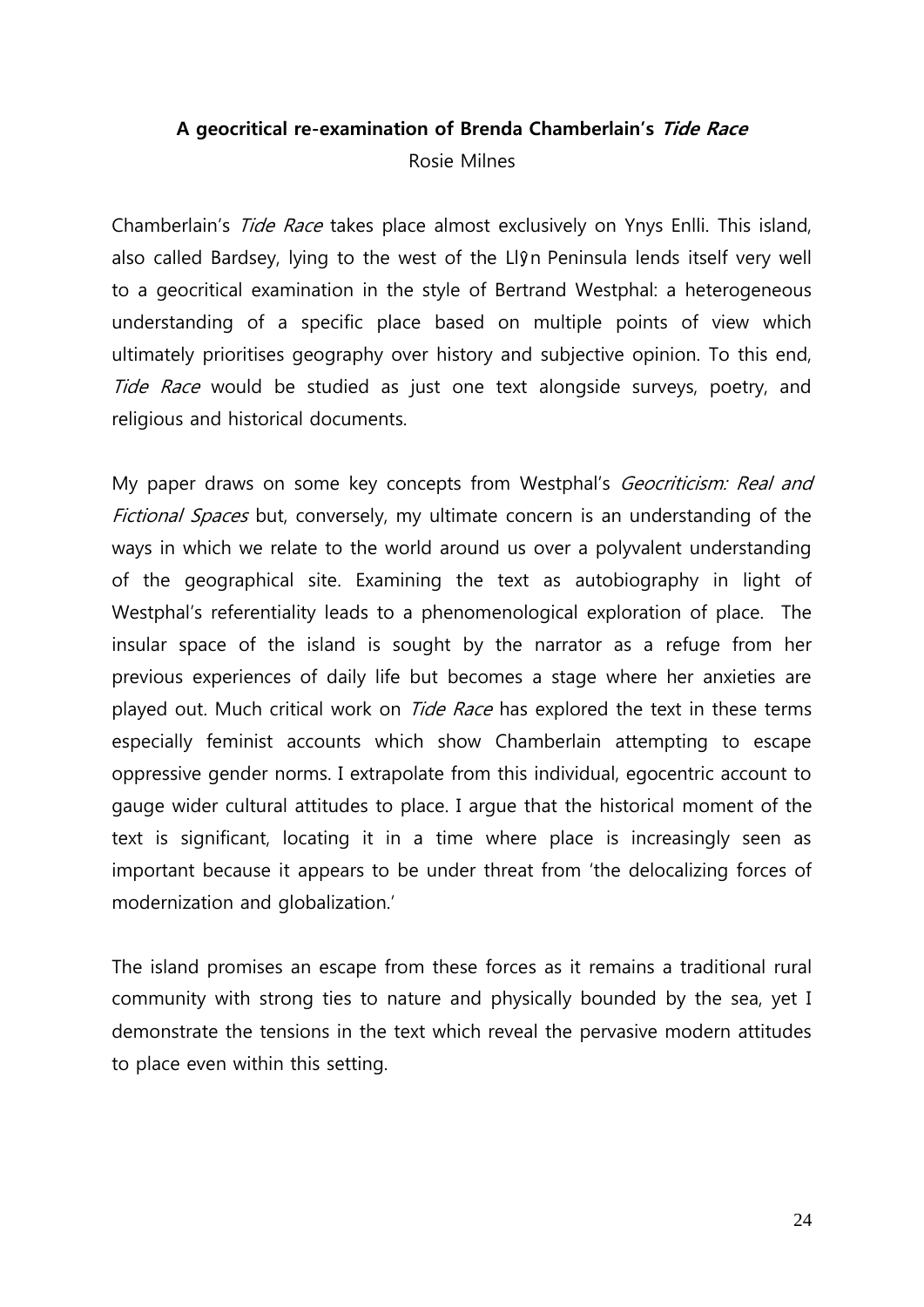## **Reinhabiting the Rhondda: Reading Ron Berry as an Eco-Centric Writer** Sarah Morse

Much of Ron Berry's writing is rooted in the locale of the upper Rhondda Fawr. It traces the impact of heavy industry on the area, both looking back to its industrialisation and examining the contemporaneous late twentieth-century process of de-industrialisation. But much of Berry's writing also revels in its local environment: the mountains, moorland and watercourses as well as the natural life it sustains.

Although he did not define himself as an environmentally conscious writer, Berry's short and novel-length fiction (including the unpublished novel 'Below Lord's Head Mountain'), and his creative non-fiction work (including his autobiography History Is What You Live, and his natural history text, Peregrine Watching) all feature an underlying environmental awareness.

This paper explores Berry's work through the lens of his identification as a 'naturalist by instinct'. Drawing on the eco-critical theory of reinhabitation, that is the "specific method of committing oneself to a place", the paper considers how Berry emphasises a concurrent rehabilitation: the recovery of the narratives of industry, the re-establishment of what he terms 'the dialectic of man and his environment', and a restoration of the community and landscape he inhabits.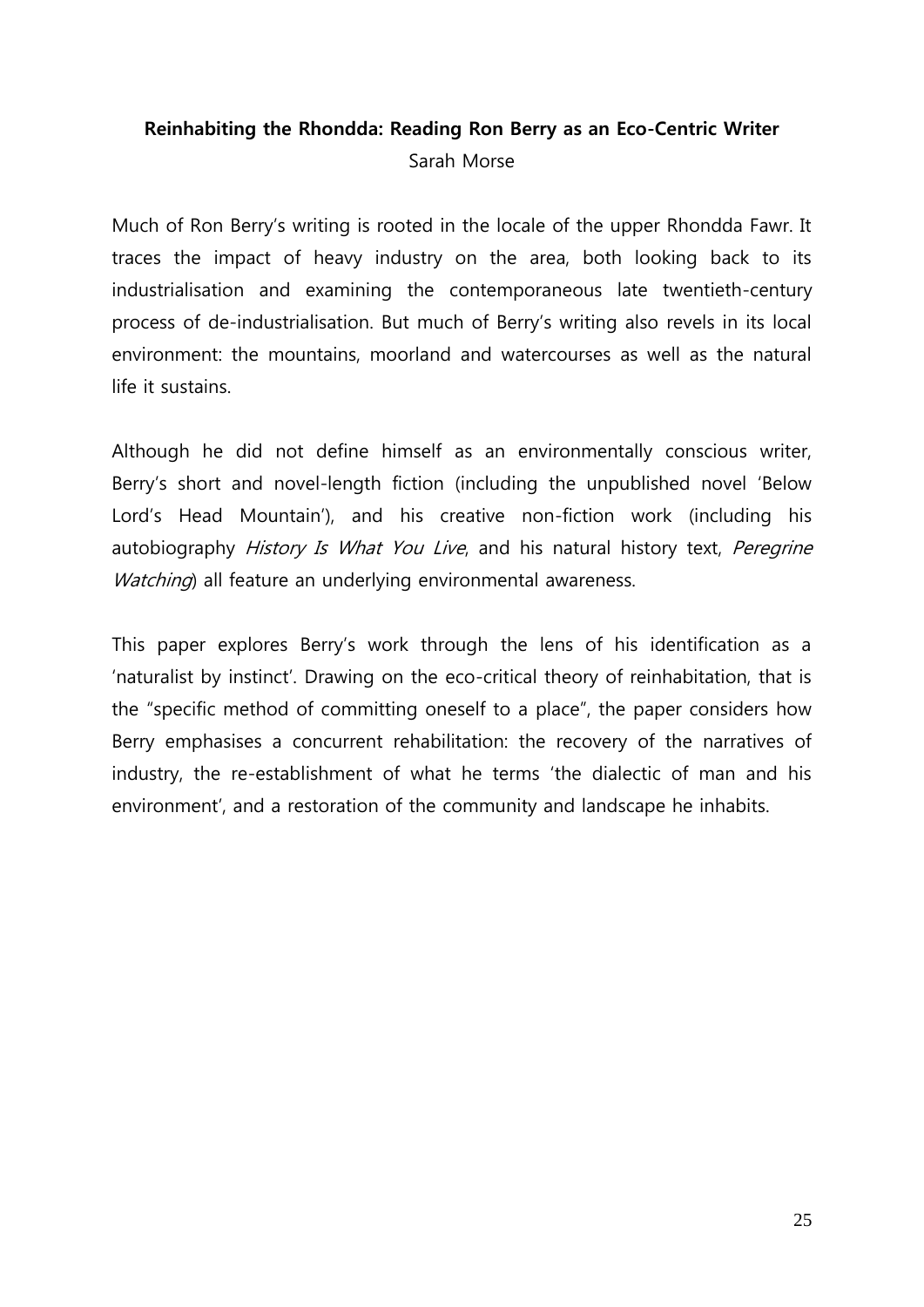#### **Returning to Ground Level: Rediscovering Rural, Urban and Coastal Spaces in Stevie Davies' Kith and Kin and Erica Woof's Mud Puppy**

Emma Schofield

Opening with a scene set on the rural, yet coastal, landscape of Rhossili, Stevie Davies' 2004 novel Kith and Kin depicts protagonist Mara's attempt to confront her troubled adolescence through her rediscovery of her home town of Mumbles. Later in the novel estranged family member John encourages Mara to use this landscape to understand her own identity, suggesting that 'if you get down to ground level, you see so much more'.

Tracing a similarly complex family narrative, but focused on a more urban setting, Erica Woof's 2002 novel *Mud Puppy* sees London-based artist Daryl returning to her home town of Newport, which she affectionately nicknames the 'mud capital of Wales'. Taking these contrasting settings as a starting point, this paper compares the presentation of rural, urban and coastal spaces in both novels, tracing their portrayal of characters who find themselves returning to the places of their past in search of answers to their present difficulties. In so doing, it examines the ways in which both authors challenge the emotional, political and cultural importance of place.

Finally, this paper considers Raymond Williams' 1983 argument that '"nation", as a term, is radically connected with "native"', suggesting that for the characters in Kith and Kin and Mud Puppy their return to the rural and urban landscapes of their past may be connected to a process of regeneration and the development of a new sense of national identity in post-devolution Wales.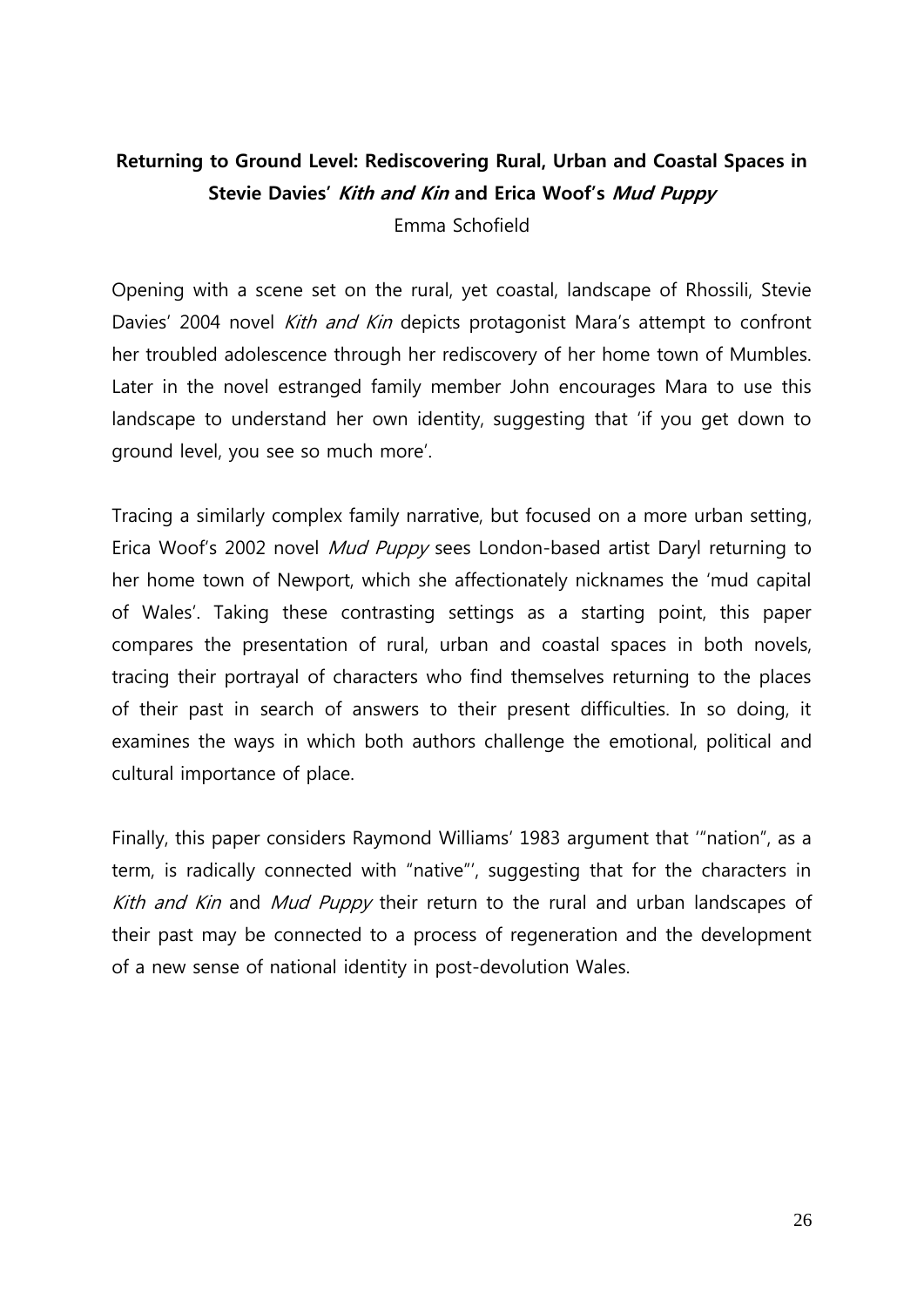## **Title: Literature and Capitalism in Raymond Williams' The Country and The City**

Ugo Rivetti

This presentation relates to a Masters on Raymond Williams in which I plan to grasp Raymond Williams' work as a project concerned with the comprehension of modern society and the historical process that formed its basis – defined by Williams as a 'long revolution'. In doing so intend to point out an aspect of his work still rather underexplored by the specialized literature, aiming also to emphasize the relations between this aspect and Williams' reflections on culture.

In this paper I explore the position that *The Country and The City* (1973) occupies in this project of the critique of modern history and society. According to my hypothesis, the text plays a pivotal part in this project because it is here that Williams develops a more mature and complete Marxist critique of modernity, that is to say, a critique of modernity as a critique of capitalism. Therefore, if the analysis developed in The Country and The City is settled in the same bases as the analysis developed in previous works – after all, he is interested here in comprehending the *ideas* of country and city as part of a determined historical experience – the historical process now in question is the growth of capitalism, a process that began in the sixteenth century but that continues till the present.

I present how Williams analyses this long historical process, emphasizing the ways in which he relates it to the history of English literature and showing how this new mode of cultural analysis resulted in a new approach towards Marxism.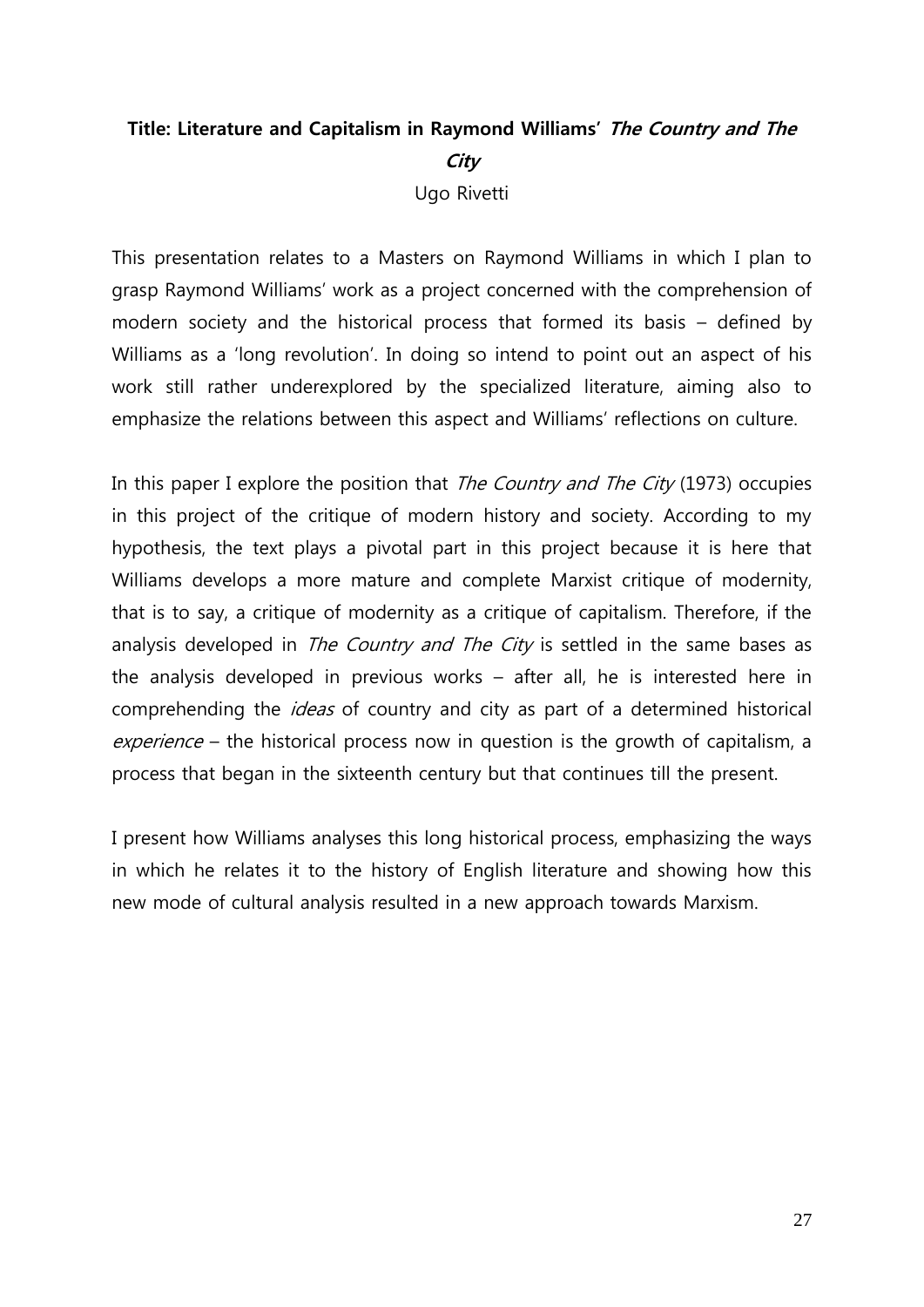## **'Escape to the Country' or into the Heart of Darkness?: 'Going Native' in Joe Dunthorne's Wild Abandon (2011)**

Lisa Sheppard

This paper examines the juxtaposition of country and city life in Joe Dunthorne's 2011 novel, *Wild Abandon* through the lens of postcolonial theories of 'going native'. It argues that the characters' resolution to 'leave the piss-drinking drudge' of London, and their hapless attempt to live off the land and learn Welsh on the Gower Peninsula, when read in light of colonial concerns about primitivism and atavism, offer an interesting comment on the binary division between the country and the city which the characters take for granted.

Drawing upon historical and contemporary discourses about Welsh rural and urban spaces, this paper offers an interpretation of the city/country binary which is specific to the Welsh context, and which, I argue, can be read in light of theories about colonial stereotyping. This will include examining how, in the literature of the eighteenth and nineteenth centuries, the Welsh countryside was considered both a refuge from industrial development, and a wild and dangerous place, and how, in more recent times, the rural/urban divide in Wales has been used to echo Welsh and English linguistic divides too.

By relating these theories and discourses to Dunthorne's characters' attempts at 'going native', and his narrator's mocking of their efforts to 'battle [their] own genetics', the novel can be seen to overturn stereotypes of Wales as a rural retreat, to challenge geographical and linguistic divisions, and question the connection between the 'country', language and national destiny.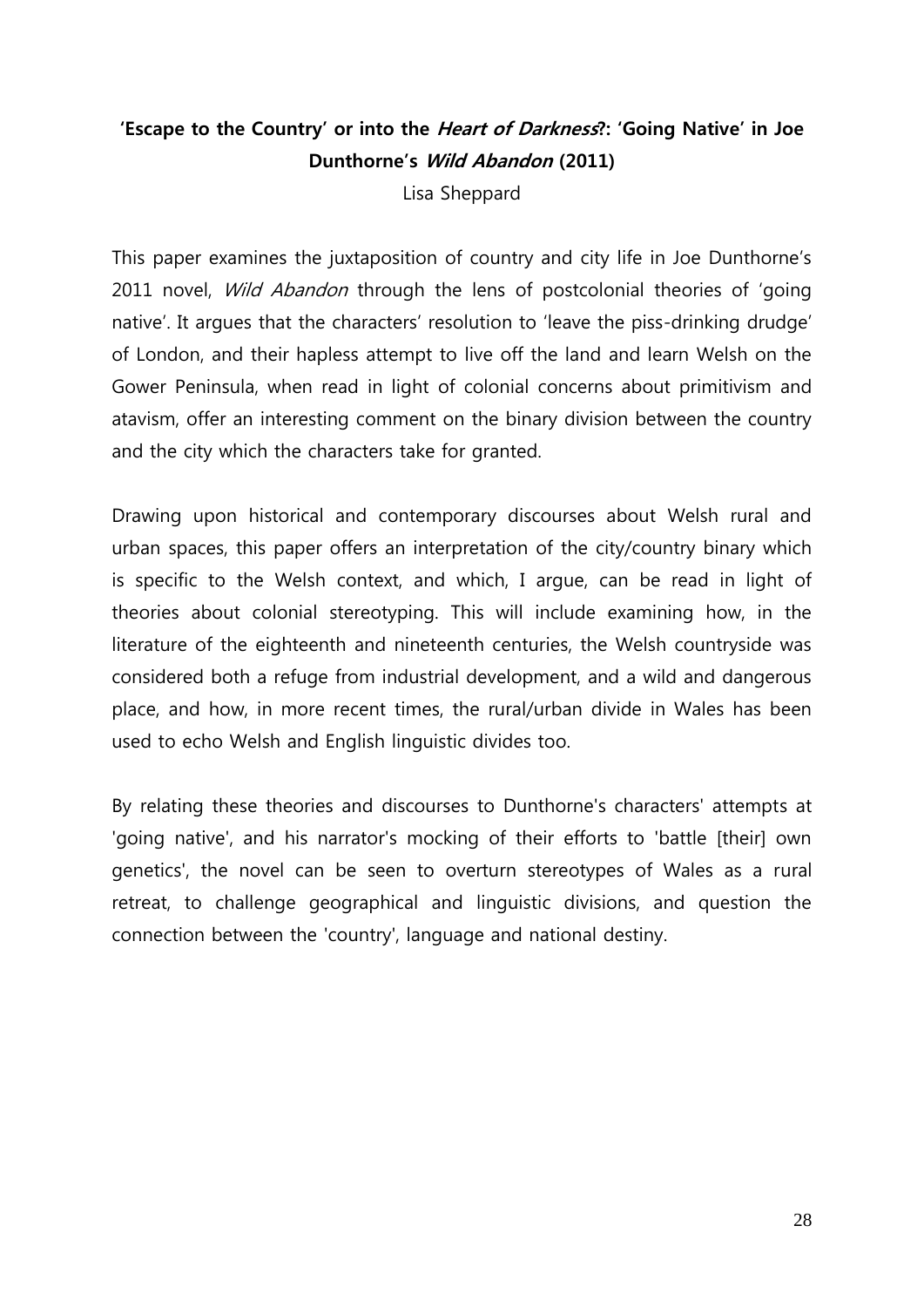## **German Travel Writing in Search of the Poet as a Bohemian Dropout**

Dr Rita Singer

German-speaking travellers have long shown great interest in Wales. In 1780, the Swiss painter Samuel Hieronymous Grimm explored Wales in search of picturesque landscapes and ruined castles and churches. Throughout the nineteenth century, Wales was at the forefront of industrial progress and invention and German travel writing was rife with ecstatic eyewitness accounts of modern architecture and technologies. During the twentieth century, German explorations of Wales for specific purposes were largely channelled into leisurely pursuits.

Yet, since the 1980s German-language travel writing reflects a stable interest in the life and writings of Dylan Thomas. Predominantly, Swansea and Laugharne represent the heart and essence of 'Dylan Thomas Country' in these accounts. However, these travel writers also find the south Walian poet find resonances of his works among the slate tips of Snowdonia and the abandoned copper mines of Anglesey. At once admiring and rejecting Thomas's bohemian lifestyle, authors such as Peter Sager, Elke Heidenrich and Bernadette Conrad attempt to distil an essence of Welshness in their own writing as they copy Thomas's rich literary style and complement it with their own photographs.

As such, contemporary German-language travel writing returns to the earlier picturesque tradition as it fuses Dylan Thomas's life and art with the wild and romantic representations of Wales.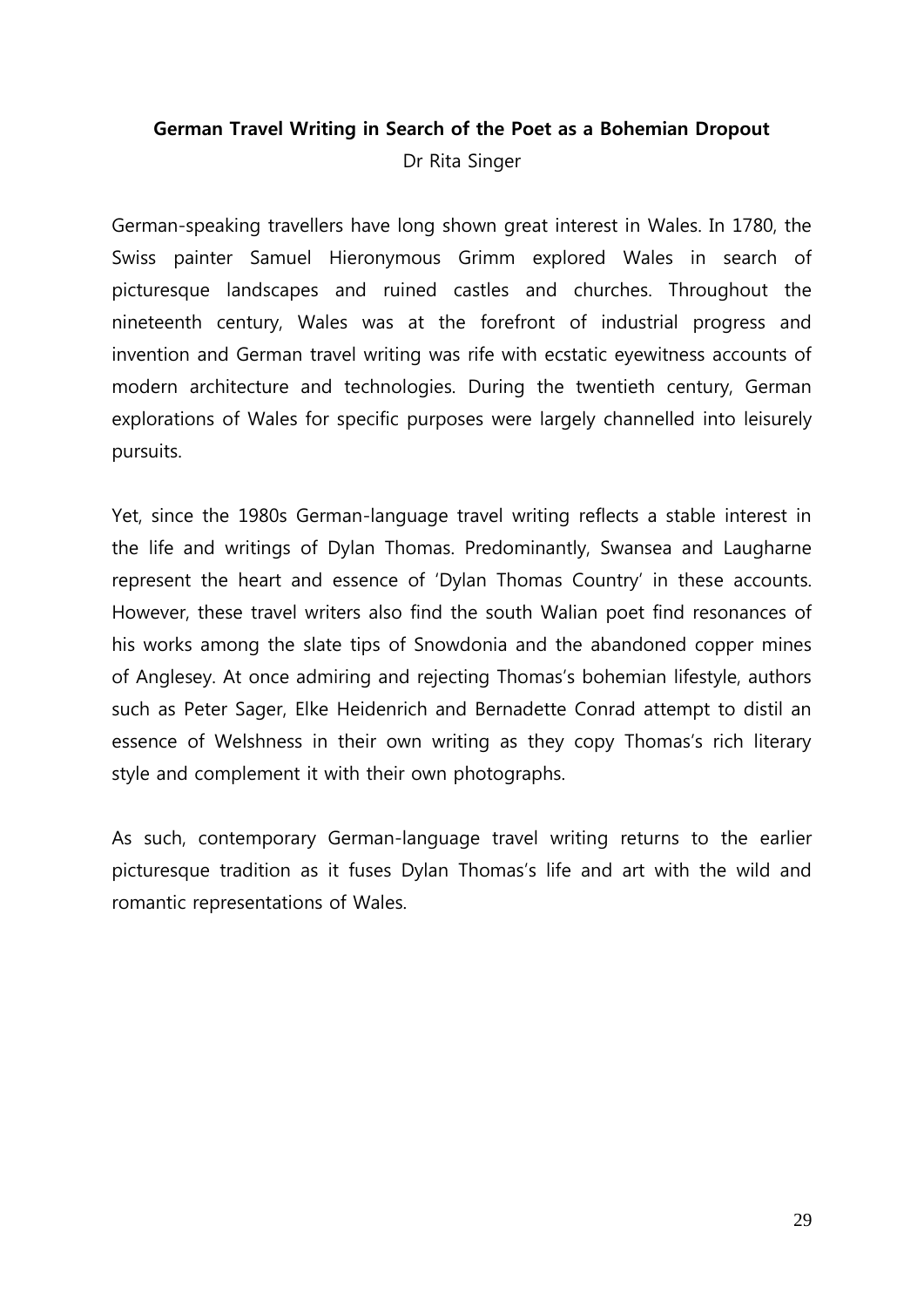## **From Iago to Ianto: How the Welsh peasant lost the voice it never had.** Ceri Subbe

The authentic version of the Welsh peasant is being held hostage in R. S. Thomas's utopia of Abercuawg. Emblemizing the *qwerin*, the release of this 'mystical and pure' figure constructed by Welsh-language writers such as O. M. Edwards, is ransomed by the death of Welsh cultural nationalism. Abercuawg's status as obsolete means that this refuge of Welsh identity is, in fact, absent. However, this absence exerts a haunting presence in the national consciousness, a presence which writers feel compelled to fill with ghostwritten voices of the rural Welsh folk.

I argue that the peasant's position is post-colonially subaltern, consequently rendering itself mute, relying on others to speak for him and to keep the dream of *gweriniaeth* alive in the nowhere-land of Abercuawg. With reference to R. S. Thomas's 'deliberate exercise in mystification', Iago Prydderch, Caradog Pritchard's unnamed protagonist in Un Nos Ola Leuad, and Niall Griffiths's Ianto in *Sheepshagger*, I will chronicle the construction, unravelling, and ultimate violent silencing of the countryside peasant.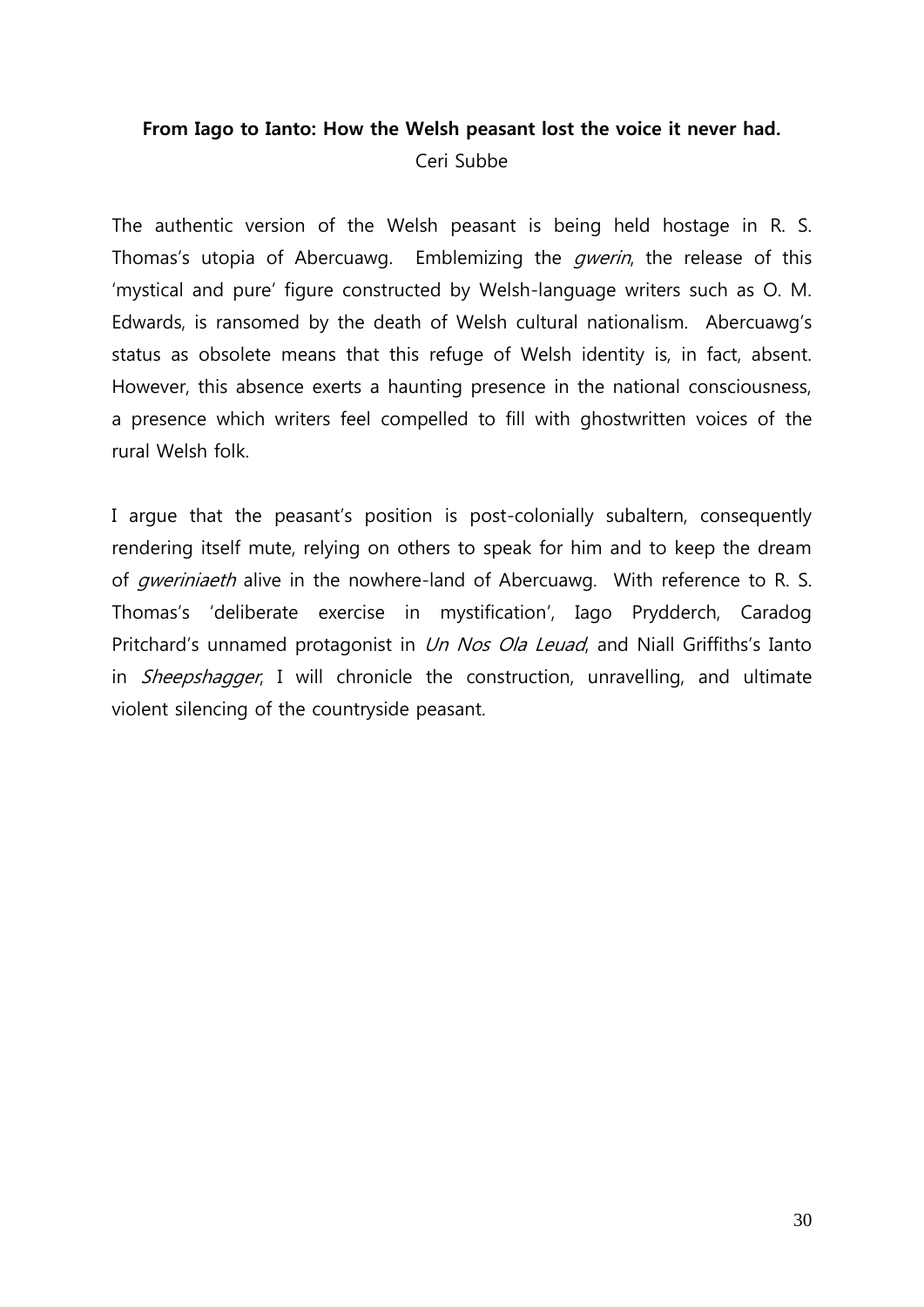#### **Visions of Ceredigion: Alun Lewis's 'Dwellers in the Valley' and Idris Davies's 'Teify Side'**

Dr Alan Vaughan Jones

The rural landscapes and communities of Cardiganshire (present-day Ceredigion) have often played a prominent role in the process of 'imagining' the nation. In the course of this paper I seek to examine discursive constructions of the county by two important Anglophone Welsh writers: Alun Lewis (1915–44) and Idris Davies (1905–53). Each was born and brought up within a coal-mining valley and their efforts, in poetry and prose, to depict the industrialised south have received much attention; however, their sojourns in south Ceredigion have rarely been discussed – and the texts that they inspired have therefore aroused little interest.

Two of these overlooked works ('Dwellers in the Valley' and 'Teify Side') are the foci of this discussion. The first (written by Lewis, and published in 1935) is an uncollected short story, while the second (composed by Davies *circa* 1945) is a largely-forgotten discursive essay on a walk in the Teifi Valley. Through close, comparative readings that are attentive to matters of context, the paper reveals how each of these works embodies a fraught, conflicted purchase on the 'truth' of Welsh rural life – a highly contentious, emotive issue in their authors' respective lifetimes. In addition, the paper investigates the nature of their engagement with other canonical literary visions of 'the country' – such as those of Thomas Hardy, O.M. Edwards and Caradoc Evans.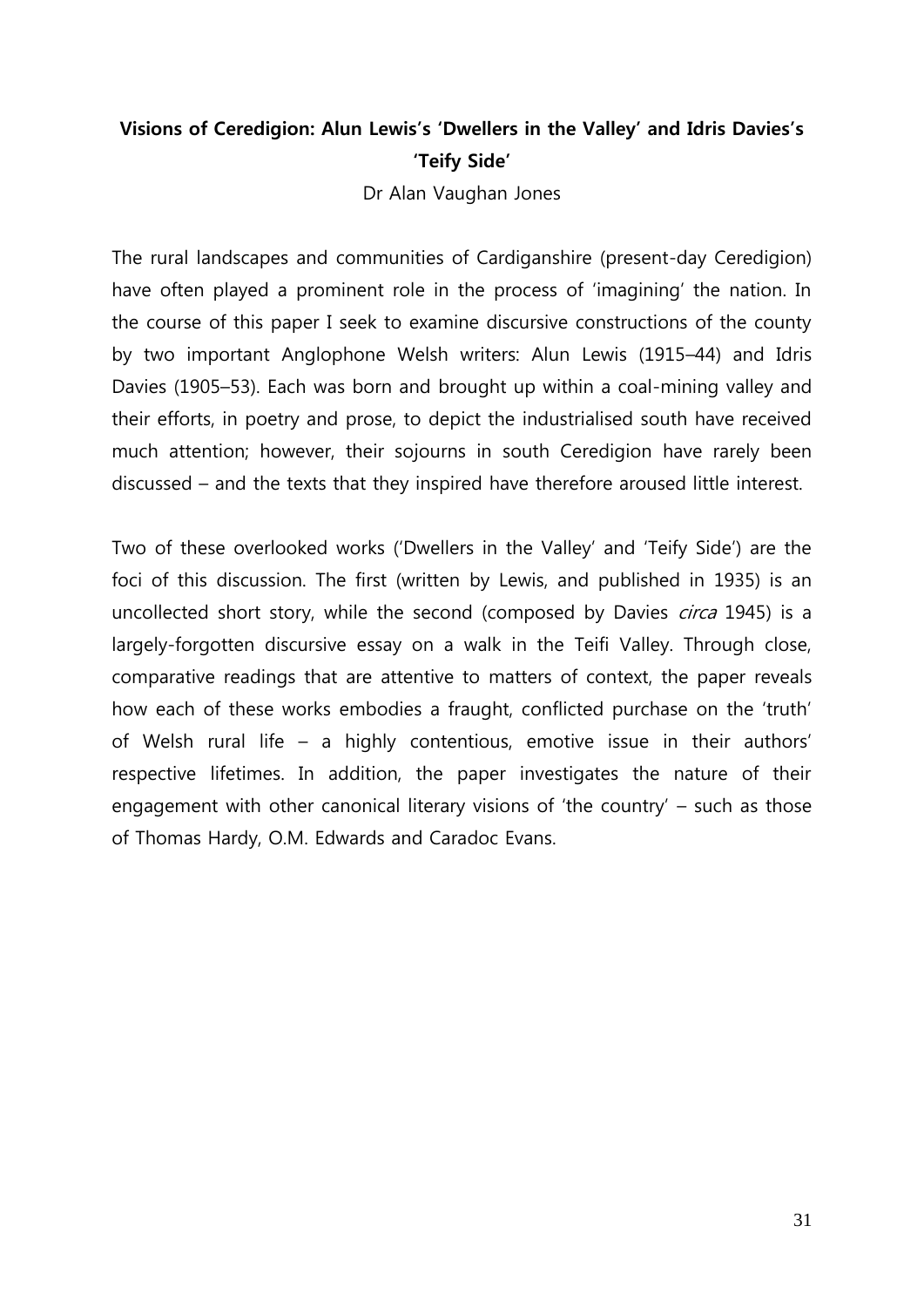#### **The ruralisation of gender relationships in the novels of Trezza Azzopardi** Robert Walton

In Part 2 of Azzopardi's first novel, The Hiding Place, the Gauci family is shown to be dispersing - emotionally, culturally and geographically - from the traditional patriarchal structure which dominated its life in 1960s Tiger Bay, adapting to roles and relationships more typical of the latter end of the twentieth century. While the gender relationships in Azzopardi's oeuvre develop in the heterosexual matrix, they are played out within shifting geographical boundaries, from Cardiff to Norwich and, in *The Song House*, in the countryside of Berkshire. The changes are not simply of location, however. In 'Twentieth-Century Women's Writing in Wales', Katie Gramich asserts that "allegiance and a sense of belonging to one's 'square mile' can be very strong".

This paper examines how, in Azzopardi's four novels, the transition from cosmopolitan Cardiff to the rural settings of eastern England provides the locus and marginality in which allegiances and belonging find themselves challenged within the square mile of gender relationships, ultimately leading towards a more negotiated form in *The Song House*, In rural Britain, nevertheless, we are never far from the urban, never far from the water's edge, and the boundaries are porous.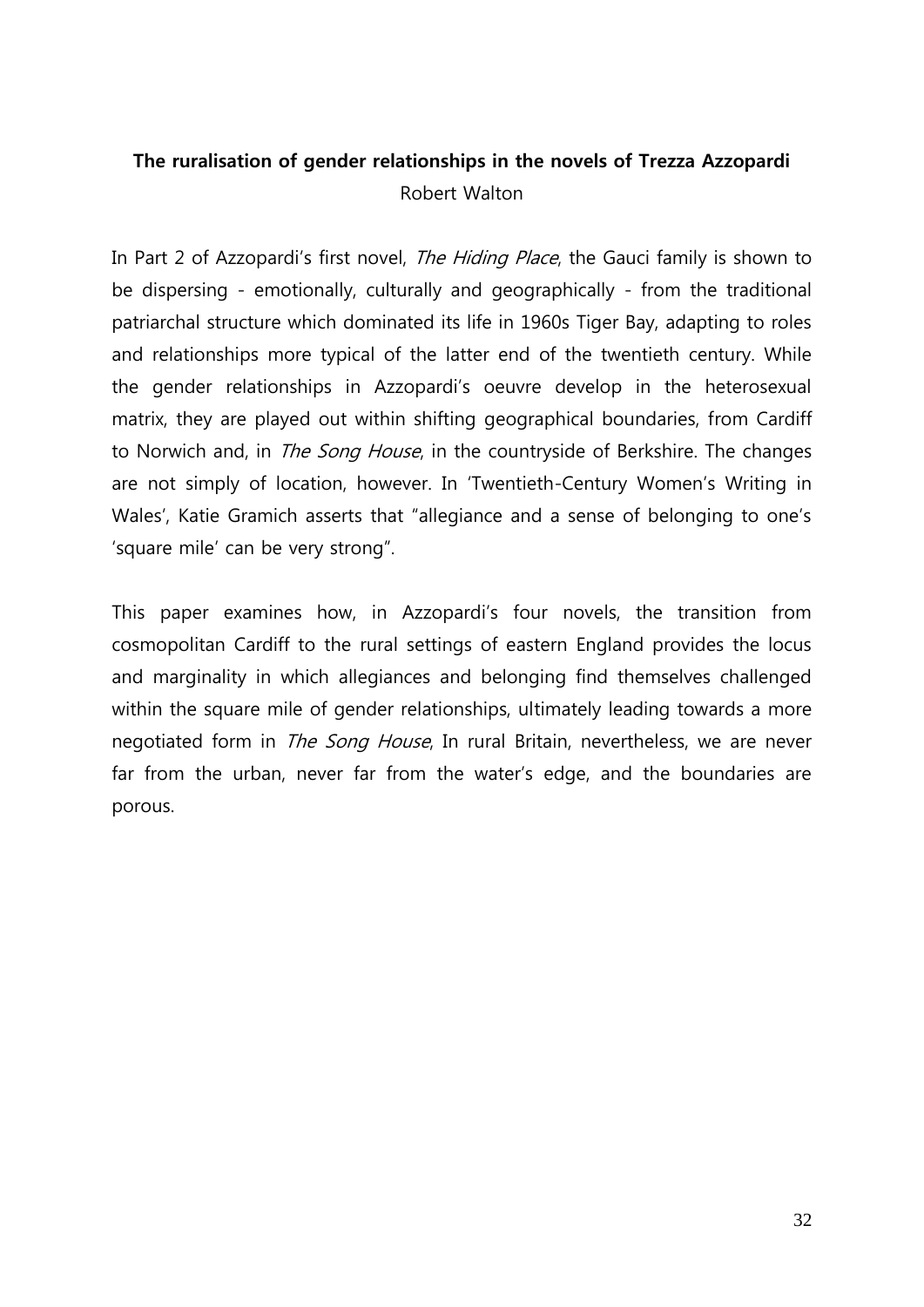#### **Post-rural, post-urban space in R.S. Thomas**

#### Andrew Webb

We are used to reading of R.S. Thomas as the quintessential Anglophone poet of rural Wales, a writer 'hurt' into his best poetry by his experience of ministering to the hill farmers above Manafon. Likewise, we are familiar with his retreat West into the rural heartland of Wales - from the borderlands of Hanmer and Chirk, via Manafon to Eglwysfach in the Dyfi Valley, and then to Aberdaron on the Llŷn. His brief stays in Holyhead, Bangor and Cardiff notwithstanding, he appears to be a writer who went to great lengths to avoid the city both in his life and writing.

In this paper, I argue that, through his poetry, R.S. Thomas searches for a postrural, post-urban space. In particular, I suggest that R.S. Thomas's poetry is a response to Hiroshima, and the subsequent Cold War threat of nuclear war. Extending Raymond Williams's argument, I argue that this 'theological event' transformed the relation between the country and the city: on the one hand, the distinction between the two is erased in the face of a weapon that could annihilate life on earth; on the other hand, the country represents both a location in which any possible human survival would occur, and a culture in which the seeds of a different society – one that would not lead to a world threatened by nuclear Armageddon – might be rediscovered. Read in this context, R.S. Thomas's poetry, including his 'Iago Prytherch' is very much of its time: a post-rural, posturban literature of the nuclear age.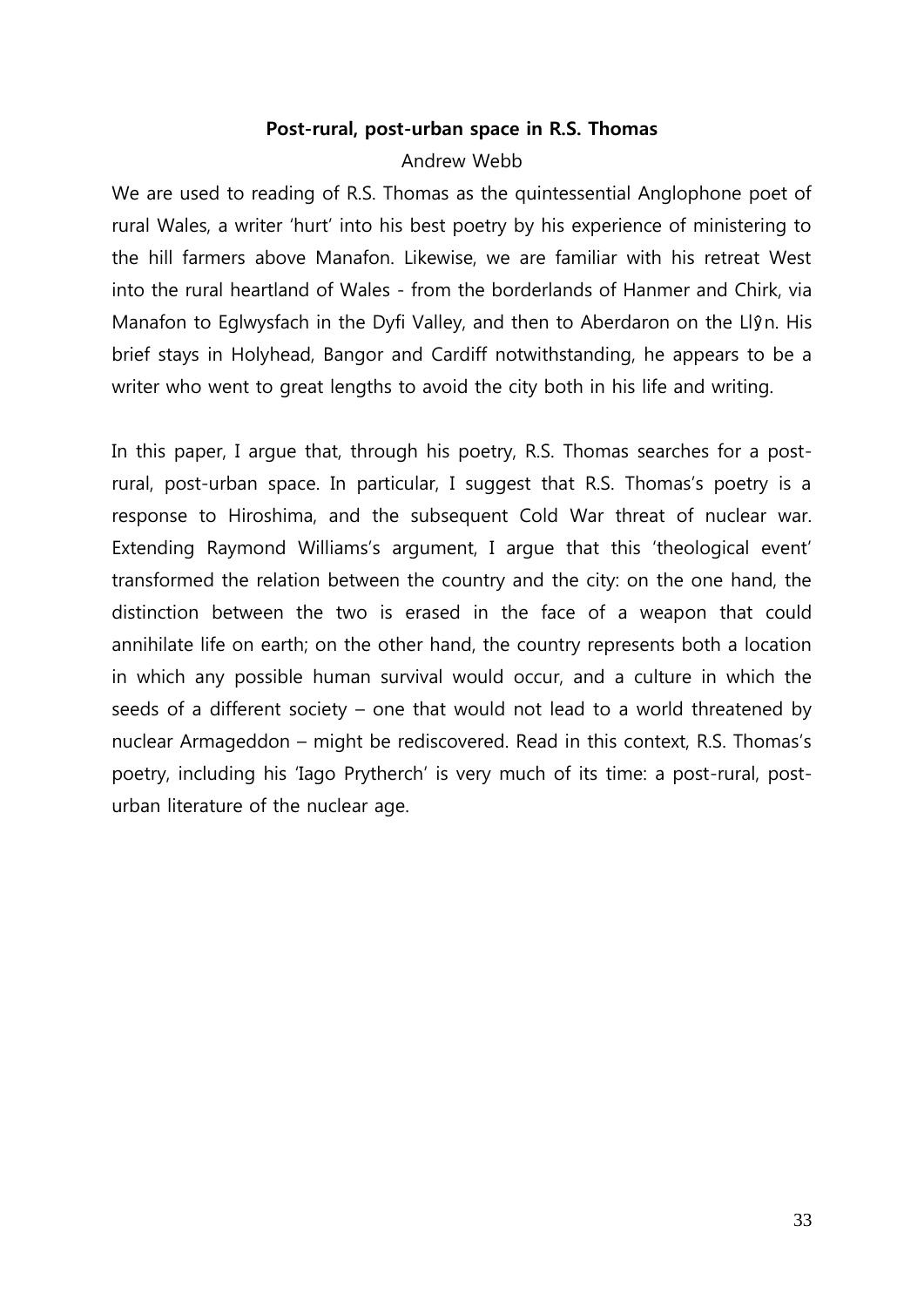## **Local or National? Gender, place and identity in post-devolution Wales' literature.**

Rhiannon Heledd Williams

1979 in Wales heralded a new dawn of literature that reacted explicitly to the failed devolution vote during this year, canonized in various mediums.

However, the successful referendum of 1997 that led to the establishment of the Welsh Assembly Government in 1999 does not seem to ignite the same fervour in the nation's artistic output. Is this simply because a failed historical event naturally incurs an element of backlash, whilst the positive vote rendered a response unnecessary? Or did it possibly spur a more subtle forging of identity?

In the decade that followed 1999 – although not instantaneously - young female authors such as Caryl Lewis, Fflur Dafydd, Rachel Tresize and Angharad Price have sought to depict a specified place in their novels, which contrast with the very patriarchal and highly nationalized nature of the literature of protest seen in the aftermath of 1979. Is this a mere coincidence, or did they feel a need to redefine the nation's rapidly evolving identity in a more localized manner, providing it with a more feminine flavour or approach?

In this paper I explore themes of gender, belonging and identity through the significance of place, exploring whether devolution did contribute to the shaping of the nation's literature – albeit in a more indirect way.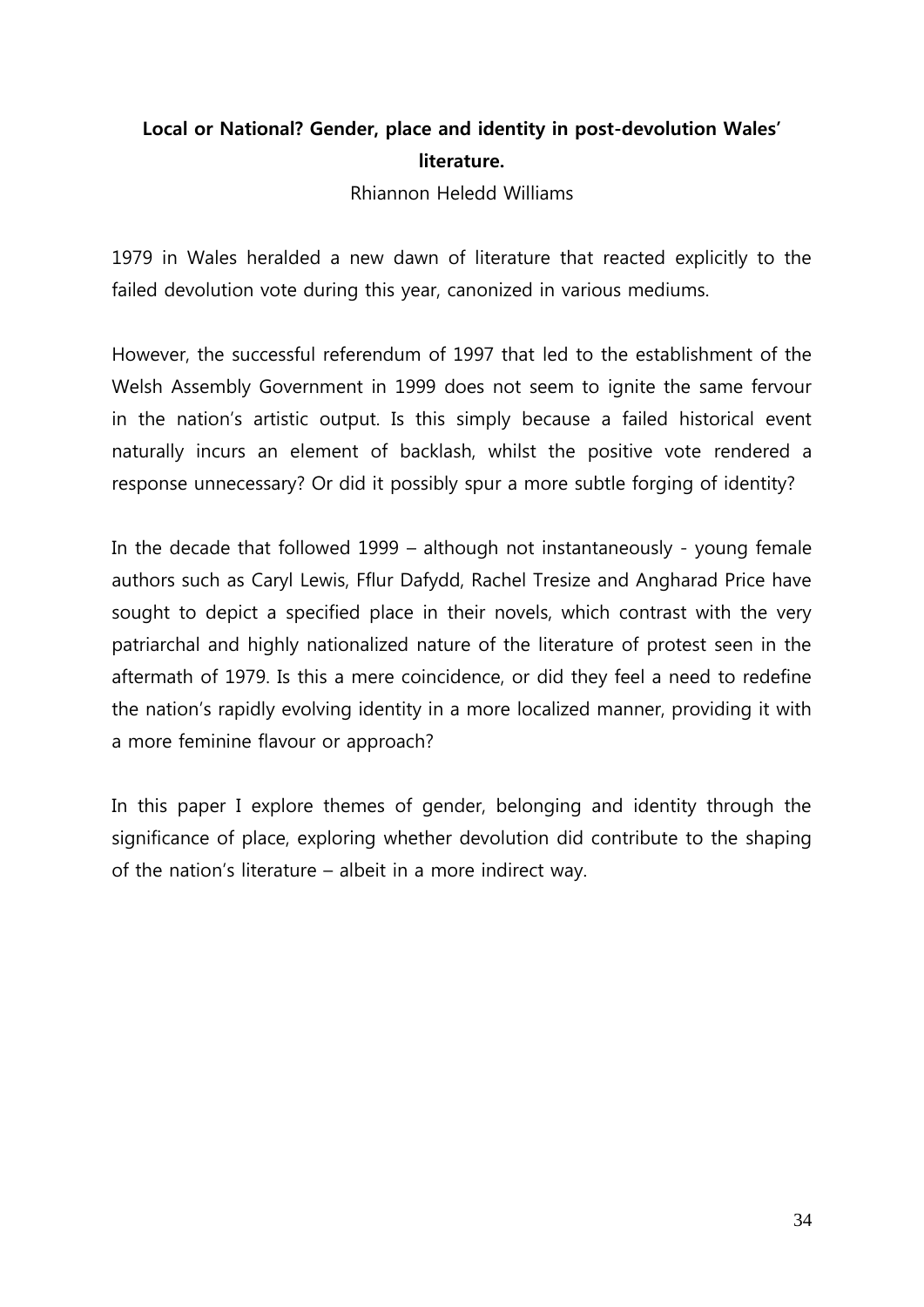#### **Noiring the Picturesque: the discovery and abandonment of landscape in Hinterland / Y Gwyll**

#### Dr Kate Woodward

During the pre-broadcast publicity and subsequent press reviews of 'Welsh noir' crime drama *Hinterland / Y Gwyll*, the importance of the specificity of the series' rural location drew much attention. The producers maintained that the landscape of Ceredigion in mid-Wales was the 'last place somewhere in the northern part of Europe that people don't know much about' (Ed Talfan, co-creator) and that it was 'a part of the UK that is untapped and undiscovered' (Ed Thomas, cocreator). Reviews talked of the area as an 'anonymous' and 'marginal zone'.

Despite this casting of the area as an unknown and forbidding territory, this paper demonstrates the way in which the landscape of Aberystwyth and wider Ceredigion has, in fact, played a pivotal role in the visual traditions of representations of landscape. It argues that the series and the discourses surrounding its production and marketing has developed an affective sense of place.

Furthermore Y Gwyll / Hinterland signals the way in which landscapes might not only provide spaces in which narratives unfold, but also might be imaginatively and materially transformed by screen representations and the discourses that develop around them.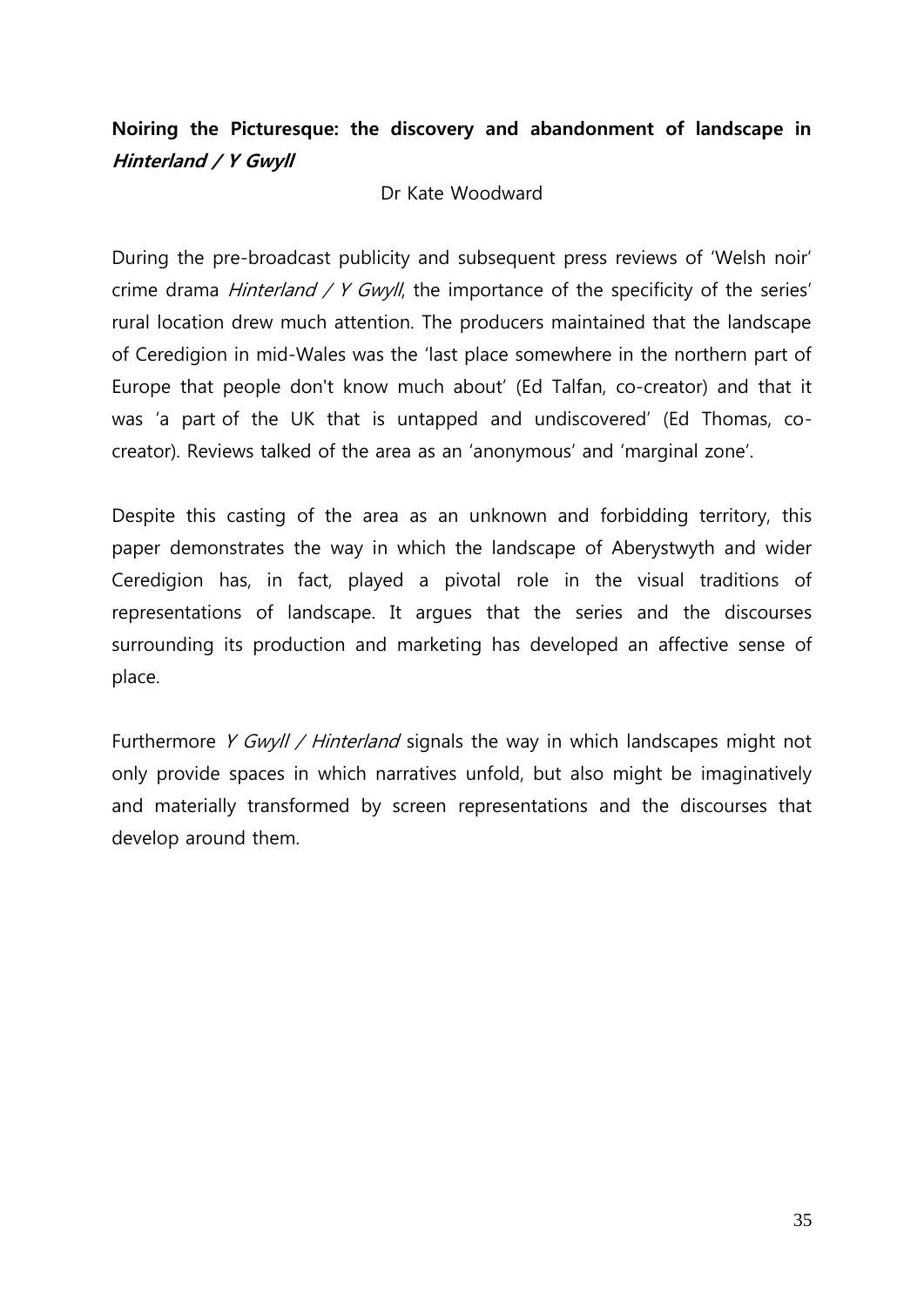

# THE ASSOCIATION FOR<br>TOELSH TORITING IN ENGLISH CYMDEITHAS LIEN SAESNEG CYMRU

## **AWWE 2015 Delegates**

**Prof. Jane Aaron**, Prifysgol De Cymru / University of South Wales [jane.aaron@southwales.ac.uk](mailto:jane.aaron@southwales.ac.uk)

**Dr Malcolm Ballin**, Prifysgol Caerdydd / University of Cardiff [ballin@cardiff.ac.uk](mailto:ballin@cardiff.ac.uk)

**Mr David Barnes**, Prifysgol De Cymru / University of South Wales. [david.barnes@southwales.ac.uk](mailto:david.barnes@southwales.ac.uk)

**Ms Catherine Beard**, Ysgolhaig Annibynol / Independent Scholar [cath.beard@yahoo.com](mailto:cath.beard@yahoo.com)

**Dr Kirsti Bohata**, Prifysgol Abertawe / University of Swansea [k.bohata@swansea.ac.uk](mailto:k.bohata@swansea.ac.uk)

**Ms. Jayne Bowden**, Prifysgol De Cymru / University of South Wales [jaynebowden@ymail.com](mailto:jaynebowden@ymail.com)

**Prof. Tony Brown**, Prifysgol Bangor / University of Bangor [tonybrown6716@gmail.com](mailto:tonybrown6716@gmail.com)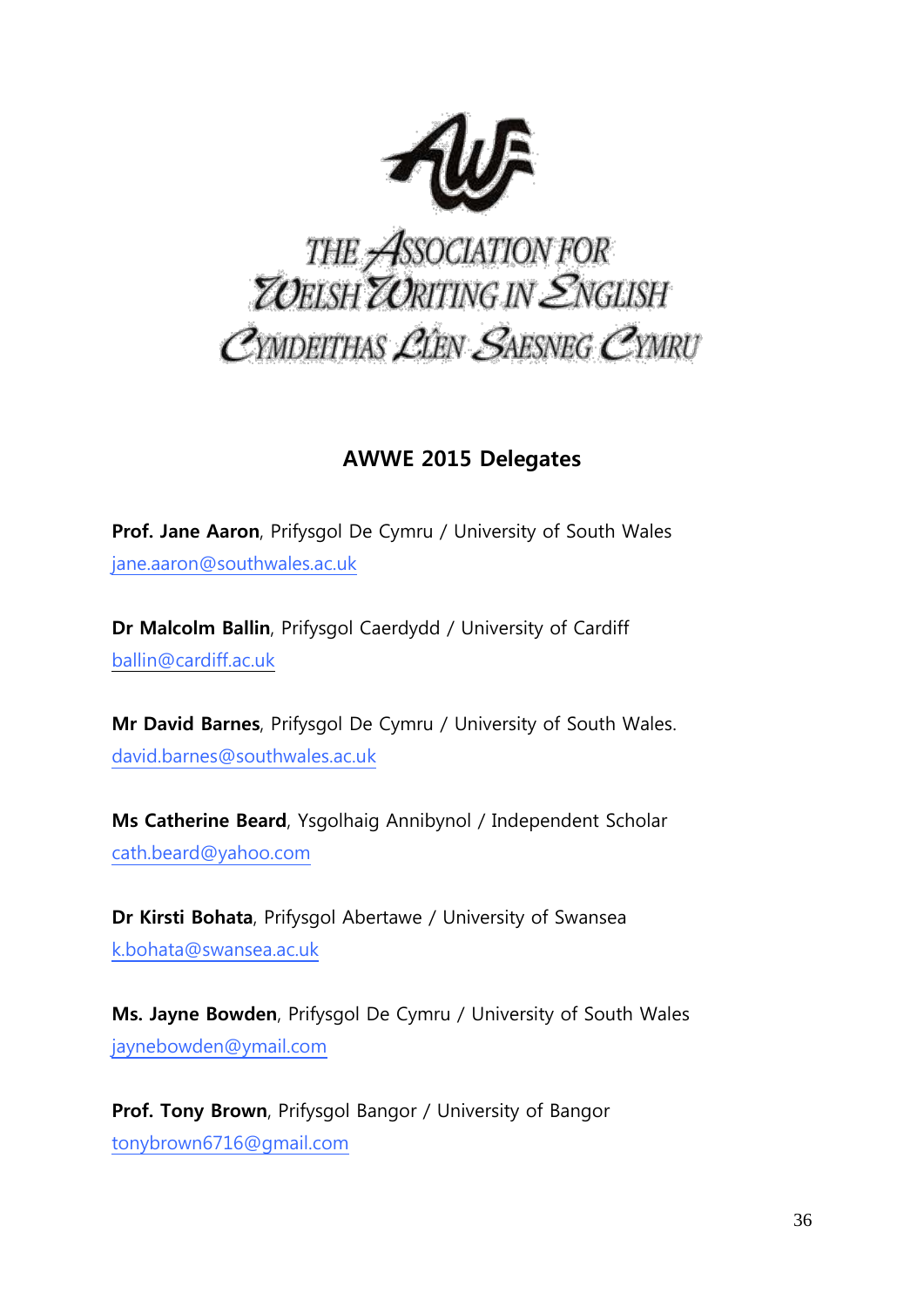**Dr Georgia Burdett**, Prifysgol Abertawe / University of Swansea [georgiaburdett87@gmail.com](mailto:georgiaburdett87@gmail.com)

**Dr Aidan Byrne**, Prifysgol Wolverhampton / University of Wolverhampton [a.byrne2@wlv.ac.uk](mailto:a.byrne2@wlv.ac.uk)

**Dr Mary-Ann Constantine**, Canolfan Uwchefrydiau Cymreig a Cheltaidd Prifysgol Cymru / University of Wales Centre for Advanced Welsh and Celtic Studies [mary-ann.constantine@cymru.ac.uk](mailto:mary-ann.constantine@cymru.ac.uk)

**Ms Catriona Coutts**, Prifysgol Bangor / University of Bangor [cat89@btinternet.com](mailto:cat89@btinternet.com)

**Ms Clare Davies**, Prifysgol Abertawe / University of Swansea [632589@swansea.ac.uk](mailto:632589@swansea.ac.uk)

**Dr Michelle Deininger**, Prifysgol Metropolitan Caerdydd / Cardiff Metropolitan University [mdeininger@cardiffmet.ac.uk](mailto:mdeininger@cardiffmet.ac.uk)

**Dr Jasmine Donahaye**, Prifysgol Abertawe / University of Swansea [j.donahaye@swansea.ac.uk](mailto:j.donahaye@swansea.ac.uk)

**Dr Elizabeth Edwards**, Canolfan Uwchefrydiau Cymreig a Cheltaidd Prifysgol Cymru / University of Wales Centre for Advanced Welsh and Celtic Studies [e.edwards@wales.ac.uk](mailto:e.edwards@wales.ac.uk)

**Mr Gareth Evans**, Prifysgol Abertawe / University of Swansea [g.evans.300155@swansea.ac.uk](mailto:g.evans.300155@swansea.ac.uk)

**Dr Geraint Evans**, Prifysgol Abertawe / University of Swansea [geraint.evans@swansea.ac.uk](mailto:geraint.evans@swansea.ac.uk)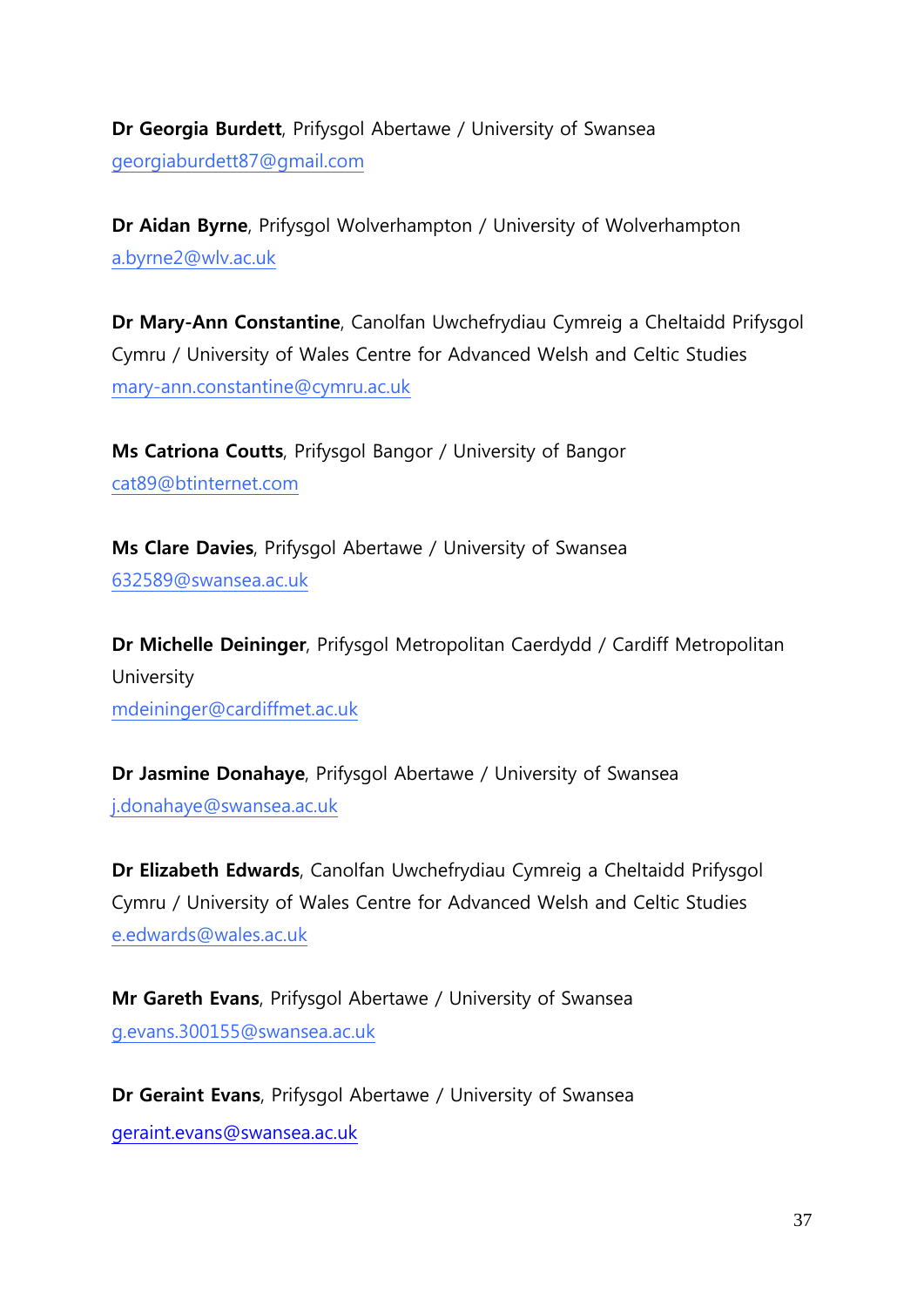**Prof. Helen Fulton**, University of Bristol. Keynote Speaker [helen.fulton@bristol.ac.uk](mailto:helen.fulton@bristol.ac.uk)

**Dr Jessica George**, Prifysgol Caerdydd / University of Cardiff [GeorgeJL1@cardiff.ac.uk](mailto:GeorgeJL1@cardiff.ac.uk)

**Mr Adam Godfrey,** Prifysgol De Cymru / University of South Wales, [Adamgodfreyal@hotmail.co.uk](mailto:Adamgodfreyal@hotmail.co.uk)

**Prof Katie Gramich**, Prifysgol Caerdydd / University of Cardiff [GramichK@cf.ac.uk](mailto:GramichK@cf.ac.uk)

**Mr Jamie Harris**, Prifysgol Aberystwyth / University of Aberystwyth [jah73@aber.ac.uk](mailto:jah73@aber.ac.uk)

**Dr Steve Hendon**, Prifysgol Caerdydd / University of Cardiff [steve.hendon@tiscali.co.uk](mailto:steve.hendon@tiscali.co.uk)

**Mr Daniel Hughes**, Prifysgol Bangor / University of Bangor [elp298@bangor.ac.uk](mailto:elp298@bangor.ac.uk)

**Dr Matthew Jarvis**, Prifysgol Cymru Y Drindod Dewi Sant / University of Wales Trinity St David [m.jarvis@uwtsd.ac.uk](mailto:m.jarvis@uwtsd.ac.uk)

**Ms Alexandra Jones**, Prifysgol Abertawe / University of Swansea [618041@swansea.ac.uk](mailto:618041@swansea.ac.uk)

**Mr Cyril Jones**, Ysgolhaig Annibynol / Independent Scholar [geirioel@googlemail.com](mailto:geirioel@googlemail.com)

**Ms Dinah Jones**, Keynote Speaker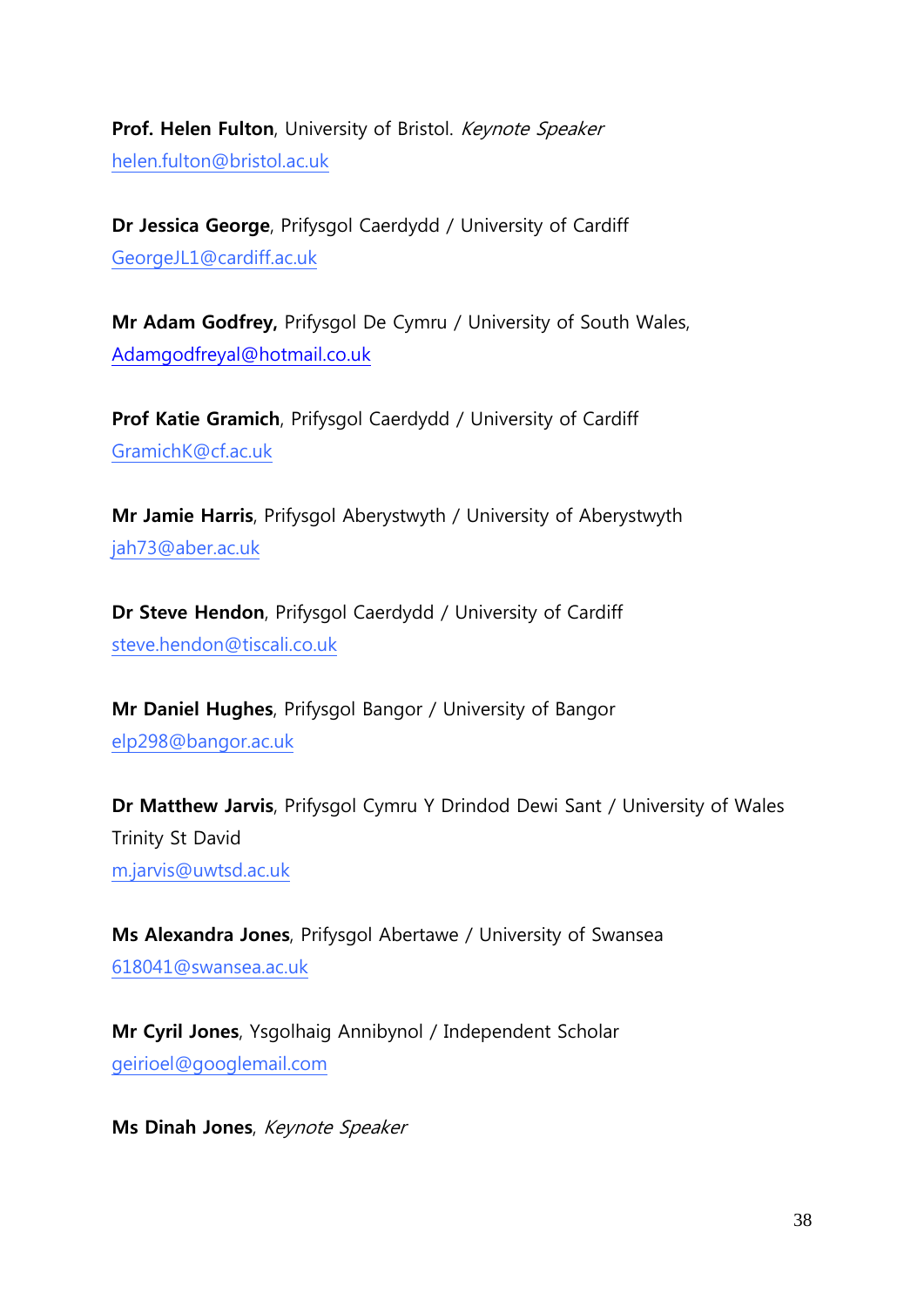**Dr Elizabeth Jones**, Prifysgol Aberystwyth / University of Aberystwyth [lzj@aber.ac.uk](mailto:lzj@aber.ac.uk)

**Mrs Sally Roberts Jones**, Ysgolhaig Annibynol / Independent Scholar [srjones@alunbooks.co.uk](mailto:srjones@alunbooks.co.uk)

**Prof Yasuo Kawabata**, Japan Women's University [pieria@jd5.so-net.ne.jp](mailto:pieria@jd5.so-net.ne.jp)

**Dr Shintaro Kono**, Hitotsubash University Tokyo. [s.kono@r.hit-u.ac.jp](mailto:s.kono@r.hit-u.ac.jp)

**Dr Darryl Leeworthy**, Prifysgol Caerdydd / University of Cardiff + Huddersfield D.Leeworthy@hud.ac.uk

**Ms Siriol McAvoy**, Prifysgol Caerdydd / University of Cardiff [McAvoyS@cardiff.ac.uk](mailto:McAvoyS@cardiff.ac.uk)

**Prof Christopher Meredith**, Prifysgol De Cymru / University of South Wales. Keynote Speaker

**Ms. Rosie Milnes**, Prifysgol Bangor / University of Bangor [elueca@bangor.ac.uk](mailto:elueca@bangor.ac.uk)

**Dr Sarah Morse**, Prifysgol Abertawe / University of Swansea / Learned Society of Wales [smorse@lsw.wales.ac.uk](mailto:smorse@lsw.wales.ac.uk)

**Dr Paul Newland**, Prifysgol Aberystwyth / University of Aberystwyth [pnn@aber.ac.uk](mailto:pnn@aber.ac.uk)

**Mr Adrian Osbourne**, Prifysgol Bangor / University of Bangor [elp4b0@bangor.ac.uk](mailto:elp4b0@bangor.ac.uk)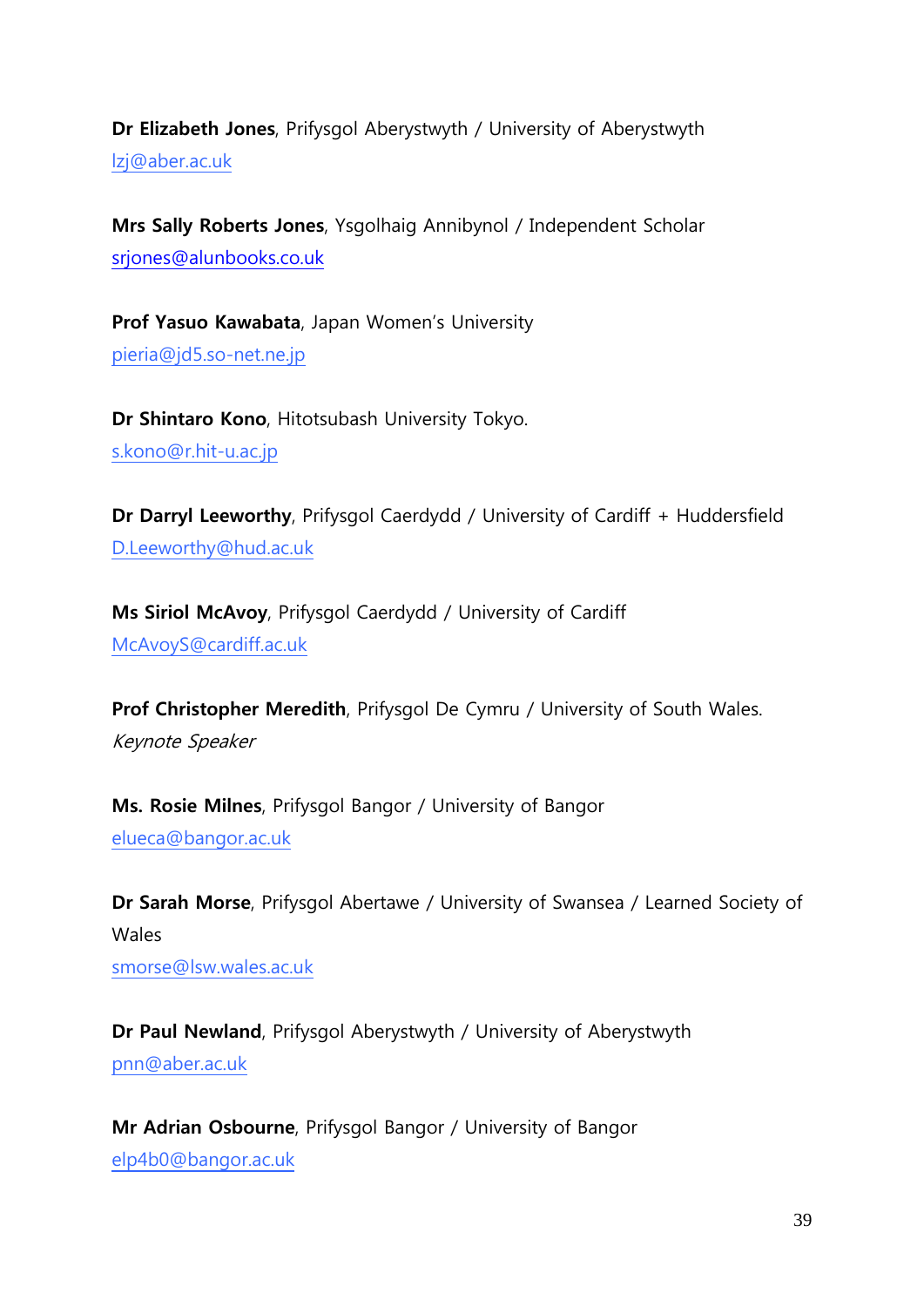**Mr Ugo Rivetti**, University of Sao Paolo, Brazil.

[uc.rivetti@gmail.com](mailto:uc.rivetti@gmail.com)

**Dr Gwyneth Roberts**, Ysgolhaig Annibynol / Independent Scholar [gwyneth.roberts847@btinternet.com](mailto:gwyneth.roberts847@btinternet.com)

**Ms Emma Schofield**, Prifysgol Caerdydd / University of Cardiff [schofieldEL1@cardiff.ac.uk](mailto:schofieldEL1@cardiff.ac.uk)

**Ms Lisa Sheppard**, Prifysgol Caerdydd / University of Cardiff [SheppardLC@cardiff.ac.uk](mailto:SheppardLC@cardiff.ac.uk)

**Dr Rita Singer**, Canolfan Uwchefrydiau Cymreig a Cheltaidd Prifysgol Cymru / University of Wales Centre for Advanced Welsh and Celtic Studies [rita.singer@wales.ac.uk](mailto:rita.singer@wales.ac.uk)

**Dr Kieron Smith**, Prifysgol Abertawe / University of Swansea [kieron.d.smith@swansea.ac.uk](mailto:kieron.d.smith@swansea.ac.uk)

**Mrs Ceri Subbe**, Prifysgol Bangor / University of Bangor [cerisubbe@yahoo.co.uk](mailto:cerisubbe@yahoo.co.uk)

**Mr Edward Thomas**, Keynote Speaker ed@fictionfactoryfilms.com

**Dr Lucy Thomas**, Welsh Books Council / Cyngor Llyfrau Cymru [lucy.thomas@books.wales](mailto:lucy.thomas@books.wales)

**Prof M Wynn Thomas**, Prifysgol Abertawe / University of Swansea [m.w.thomas@swansea.ac.uk](mailto:m.w.thomas@swansea.ac.uk)

**Dr Alan Vaughan Jones**, Ysgolhaig Annibynol / Independent Scholar